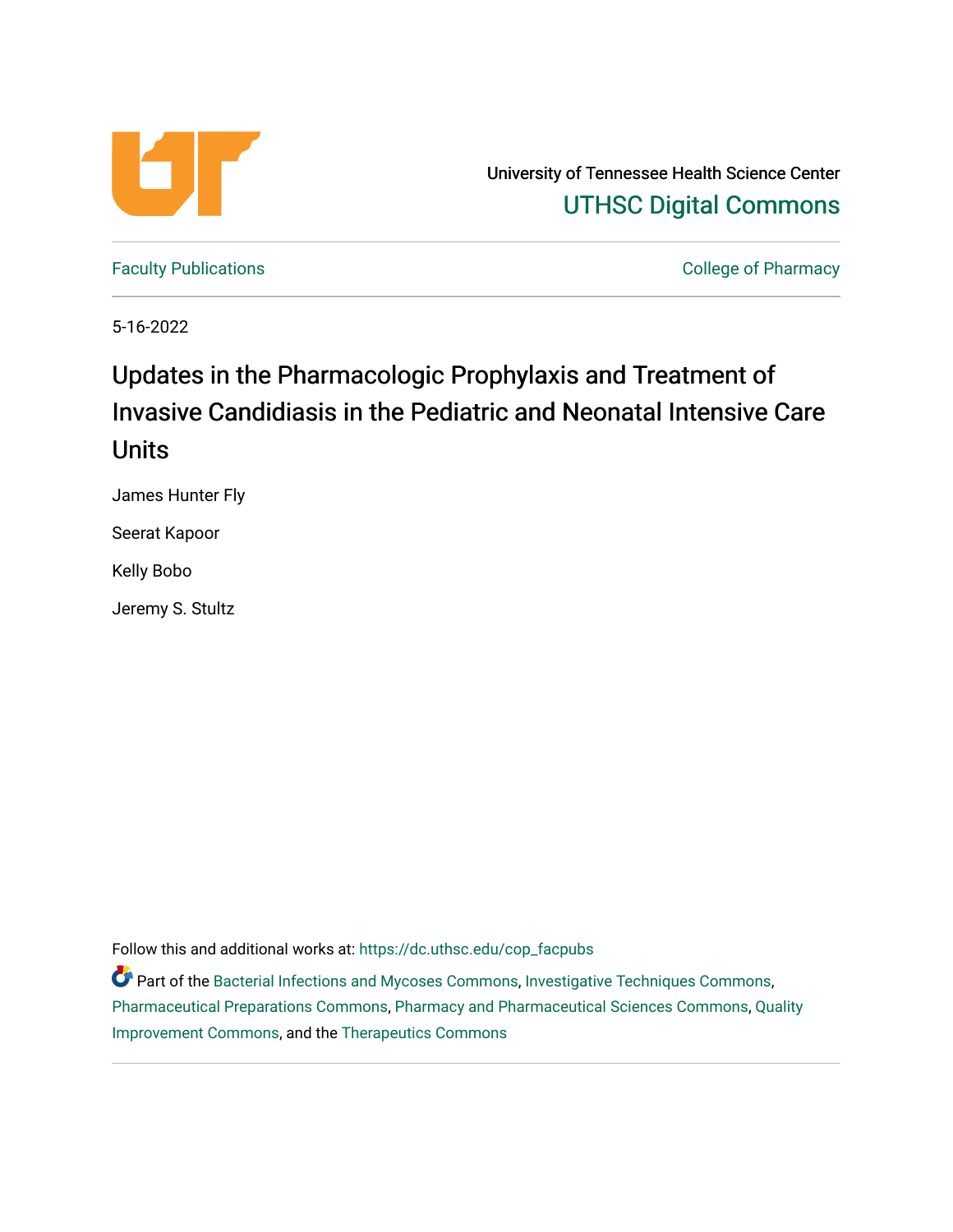Antimicrobial Stewardship (M Stevens, Section Editor)



# **Updates in the Pharmacologic Prophylaxis and Treatment of Invasive Candidiasis in the Pediatric and Neonatal Intensive Care Units**

### **Updates in the Pharmacologic Prophylaxis**

*James Hunter Fly1,2 Seerat Kapoor1,2 Kelly Bobo1,2 Jeremy S. Stultz1,2,\**

#### **Address**

\*,<sup>1</sup>Department of Clinical Pharmacy and Translational Science, University of Tennessee Health Science Center, 881 Madison Ave., Memphis, TN 38163, USA Email: jstultz2@uthsc.edu <sup>2</sup>Department of Pharmacy, Le Bonheur Children's Hospital, Memphis, TN, USA

© The Author(s) 2022

This article is part of the Topical Collection on *Antimicrobial Stewardship*.

**Keywords** Pediatric · Echinocandin · Fluconazole · Candidiasis · Antifungal · Amphotericin B

#### **Abstract**

*Purpose of review* The goal of this review was to provide an update on the prevention and treatment options for invasive candidiasis (IC) in the neonatal intensive care unit (NICU) and pediatric intensive care unit (PICU).

*Recent fndings* Studies have further validated the use of fuconazole for IC prophylaxis among high-risk patients in the NICU. It remains unclear if prophylaxis leads to resistance development and the ideal dosage regimen is still not clear. Recent studies have been published comparing caspofungin and micafungin to amphotericin B and illustrated similar effcacy outcomes in the NICU. Micafungin now has approval from the United States Food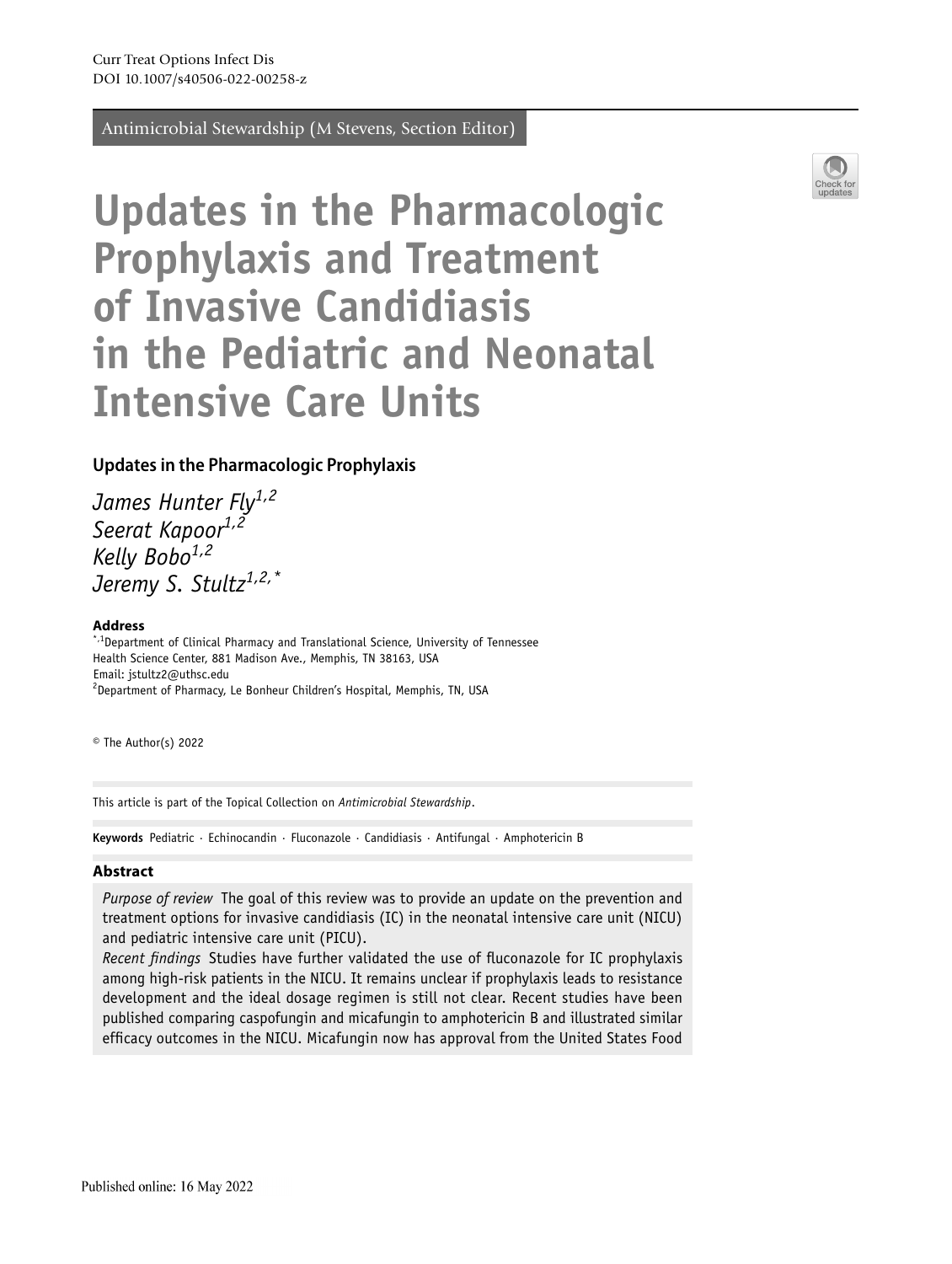and Drug Administration (FDA) for use in infants< 4 months of age. Prophylactic strategies in the PICU could include zinc and vitamin D. Anidulafungin has recent non-comparative data supporting use in pediatric patients older than 1 month of age and also has a recent FDA approval for use in children 1 month of age and older.

*Summary* Fluconazole prophylaxis remains a reasonable strategy in select NICU patients, although further analyses of resistance and the optimal dosage regimen are needed. Echinocandins are potential therapeutic options for non-meningitis or urinary tract infections in both the neonatal and pediatric population.

#### **Introduction**

Invasive candidiasis (IC) is a nosocomial infection that occurs in the neonatal intensive care unit (NICU) and the pediatric intensive care unit (PICU) [[1](#page-17-0)]. While molds like *Aspergillus* also occur, they are much less common than *Candida* species [[2](#page-17-1)]. The most common pathogenic species is *C. albicans*, but non-albicans *Candida* like *C. Parapsilosis*, *C. tropicalis*, and others are frequent and regional differences in pathogenic species have been described [[3](#page-17-2)].

The categorization of "invasive" candidiasis typically includes Candidemia, *Candida* meningitis, *Candida* endocarditis, but usually does not include mucosal candidiasis (e.g., oropharyngeal or vaginal candidiasis) [[4](#page-17-3)]. Unique to the pediatric population, candidiasis of the urinary tract can be associated with poor outcomes and central nervous system involvement is commonly of concern [\[5](#page-17-4)]. Analyses of prophylactic strategies may utilize colonization site cultures (e.g., respiratory and gastrointestinal tract) as a surrogate for more severe disease, but treatment approaches generally focus on the less common, but more severe invasive candidiasis.

In 2010, IC was reported as 1.4 infections/1000 NICU admissions overall (down from 3.6 in 1997), with multifold higher rates reported in patients with birthweights<1000 g and the highest in those<750 g (23.8 infections/1000 NICU admissions in 2010, down from 82.7 in 1997) [[6\]](#page-17-5). The reductions up to 2010 were likely due to increased use of fuconazole prophylaxis and decreased antimicrobial utilization, but a recent study has described a leveling off in infection reduction from 2011 to 2018 [\[6,](#page-17-5) [7\]](#page-17-6). In the PICU, rates of IC have been reported as 4.2 infections/100 admissions

of patients at least 7 days of age with at least a 3-day admission [[8](#page-17-7)]. A recent analysis reported a reduction in infections in the PICU from 2011 to 2018 [[7](#page-17-6)].

Invasive candidiasis is associated with high morbidity and mortality, with mortality rates ranging from 10 to 28% for pediatric patients as a whole [[3](#page-17-2)]. Mortality rates in the NICU for IC are estimated to be around 20% and are inversely correlated with birthweight, with reported mortality up to 50% in very low birthweight infants [[3](#page-17-2)]. Among survivors, long-term neurodevelopmental complications can occur in 10–50% of patients [[3](#page-17-2), [9\]](#page-17-8). Among severe sepsis patients in the PICU, a multicenter database analysis reported case fatalities for fungal infections of 25.9% in 2014. This was higher than the 13.9% mortality for *Klebsiella pneumoniae*, which had the next highest mortality among non-viral pathogens [\[2\]](#page-17-1). Due to the severe complications associated with IC, effective prevention strategies and optimal treatment strategies are imperative.

The guidelines currently published for the treatment of candidiasis with pediatric recommendations are the European Society for Clinical Microbiology and Infectious Diseases (ESCMID) and Infectious Diseases Society of America (IDSA) guidelines published in 2012 and 2016, respectively [\[4,](#page-17-3) [10\]](#page-17-9). Some of the recommendations in the guidelines were based on minimal evidence and new data has been published since the 2016 update. In this review, we aimed to discuss recent publications and elucidate if or how these publications could impact the prevention and treatment of IC in neonatal and pediatric intensive care units. Table [1](#page-3-0) provides a brief summary of the important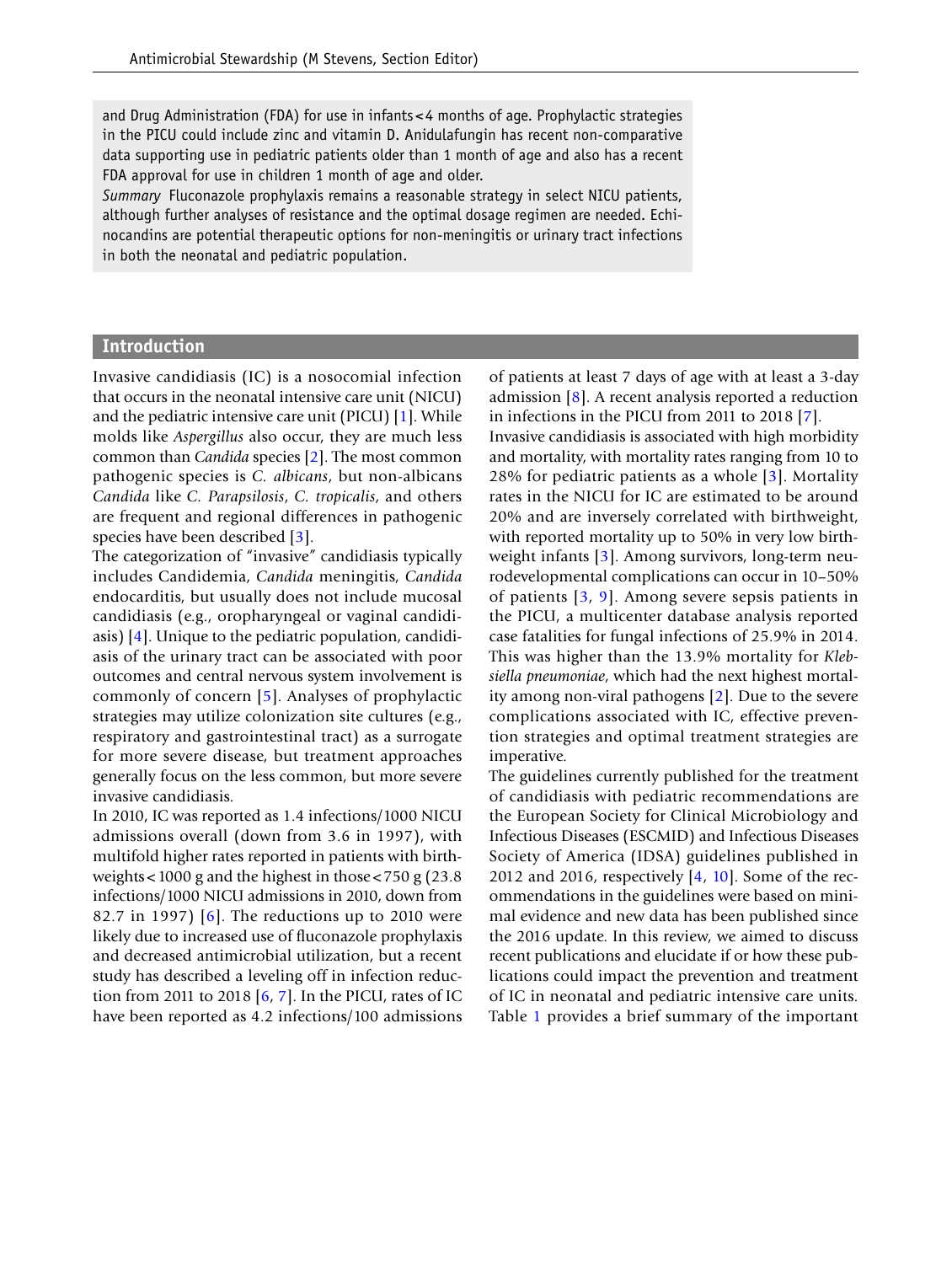<span id="page-3-0"></span>

| Summary of new data since<br>Table 1               |                                                                                                                                                                                                                                    | publication of the previous guideline for antifungal use in the NICU and PICU                                                                                                                                                                                                                           |                                                                                                                                                                                              |                                                                                                                                                                     |
|----------------------------------------------------|------------------------------------------------------------------------------------------------------------------------------------------------------------------------------------------------------------------------------------|---------------------------------------------------------------------------------------------------------------------------------------------------------------------------------------------------------------------------------------------------------------------------------------------------------|----------------------------------------------------------------------------------------------------------------------------------------------------------------------------------------------|---------------------------------------------------------------------------------------------------------------------------------------------------------------------|
| Patient population                                 | Recommendations-last<br>guideline update                                                                                                                                                                                           | Major new data summary                                                                                                                                                                                                                                                                                  | Potential practice impli-<br>cations                                                                                                                                                         | Unanswered questions                                                                                                                                                |
| Fluconazole prophylaxis in<br>the NICU or neonates | consider risk stratifi-<br>cation in centers with low<br>is<1000 g and institution<br>: same as IDSA, but<br>IDSA: fluconazole twice<br>weekly if the patient<br>has $> 10\%$ IC<br>incidence<br>ESCMID:<br>could                  | of resistant C. albicans, but<br>C. tropicalis has reports of<br>Colonization of M. furfura<br>indicate the development<br>Evidence does not clearly<br>increasing resistance<br>may be impacted                                                                                                        | reasonable option in select<br>highest risk patients and/<br>or at centers with high<br>Prophylaxis is still a<br>rates of infections                                                        | Efficacy of non-fluconazole<br>Long-term safety of anti-<br>Potential for resistance<br>fungal prophylaxis<br>still not definitive<br>Dosing unclear<br>prophylaxis |
| Candidiasis treatment in the<br>NICU               | fluconazole; echinocandins<br>IDSA: amphotericin B deoxy-<br>deoxycholate or lipid prod-<br>use of lipid products) or<br>amphotericin B<br>cholate (precautionary<br>ucts or fluconazole<br>as salvage therapy<br>ESCMID:          | and MIC differences within<br>Micafungin or caspofungin<br>compared to amphotericin<br>may have similar efficacy<br>approved for infants less<br>Resistance is uncommon,<br>the susceptible rage may<br>Micafungin now FDA<br>not predict efficacy<br><b>B</b> deoxycholate<br>than 4 months            | Echinocandins are still not<br>alternative first-line agent<br>CNS and urinary infections<br>Echinocandins may be an<br>well studied for neonatal                                            | Ideal amphotericin product<br>liposomal amphotericin in<br>Comparison of echinocan-<br>Use of echinocandins or<br>CNS/urinary diseases<br>dins to fluconazole       |
| Antifungal prophylaxis in<br>the PICU              | IDSA: could be considered in<br>recommended, but flucona<br>in high-risk patients (e.g.,<br>ESCMID: no evidence-based<br>ICUs at institutions with<br>zole could be considered<br>high rates of IC $( > 5\%)$<br>abdominal surgery | Non-fluconazole prophylac-<br>tic strategies like zinc and<br>vitamin D may have a role<br>prophylactic regimens due<br>to their underlying condi-<br>Select populations in the<br>PICU may receive various<br>tions                                                                                    | critically ill PICU patients<br>Consider ensuring receipt<br>based on their underlying<br>Target patients primarily<br>of zinc and vitamin D in<br>with risk factors for IC<br>disease state | Should prophylaxis be used<br>fungal prophylaxis be used<br>at all in patients lacking<br>Should primarily non-<br>other risk factors<br>$(e.g.,$ bundles)          |
| Candidiasis treatment in the<br>PICU               | 3-4 months of age for IC<br>nocandins preferred first<br>- IDSA and ESCMID: echi-<br>patients over<br>treatment<br>line in                                                                                                         | Minimal new data updates<br>FDA approval in patients<br>Anidulafungin received<br>1 month and older<br>for treatment                                                                                                                                                                                    | Continue with prior quide-<br>line recommendations                                                                                                                                           | use in critically ill patients<br>What dosages are best to                                                                                                          |
| NICU, neonatal intensive care unit; PICU,          |                                                                                                                                                                                                                                    | pediatric intensive care unit; IDSA, Infectious Diseases Society of America; IC, invasive candidiasis: ESCMID, European Society<br>for Clinical Microbiology and Infectious Diseases; CNS, central nervous system; FDA, United States Food and Drug Administration; PICU, pediatric intensive care unit |                                                                                                                                                                                              |                                                                                                                                                                     |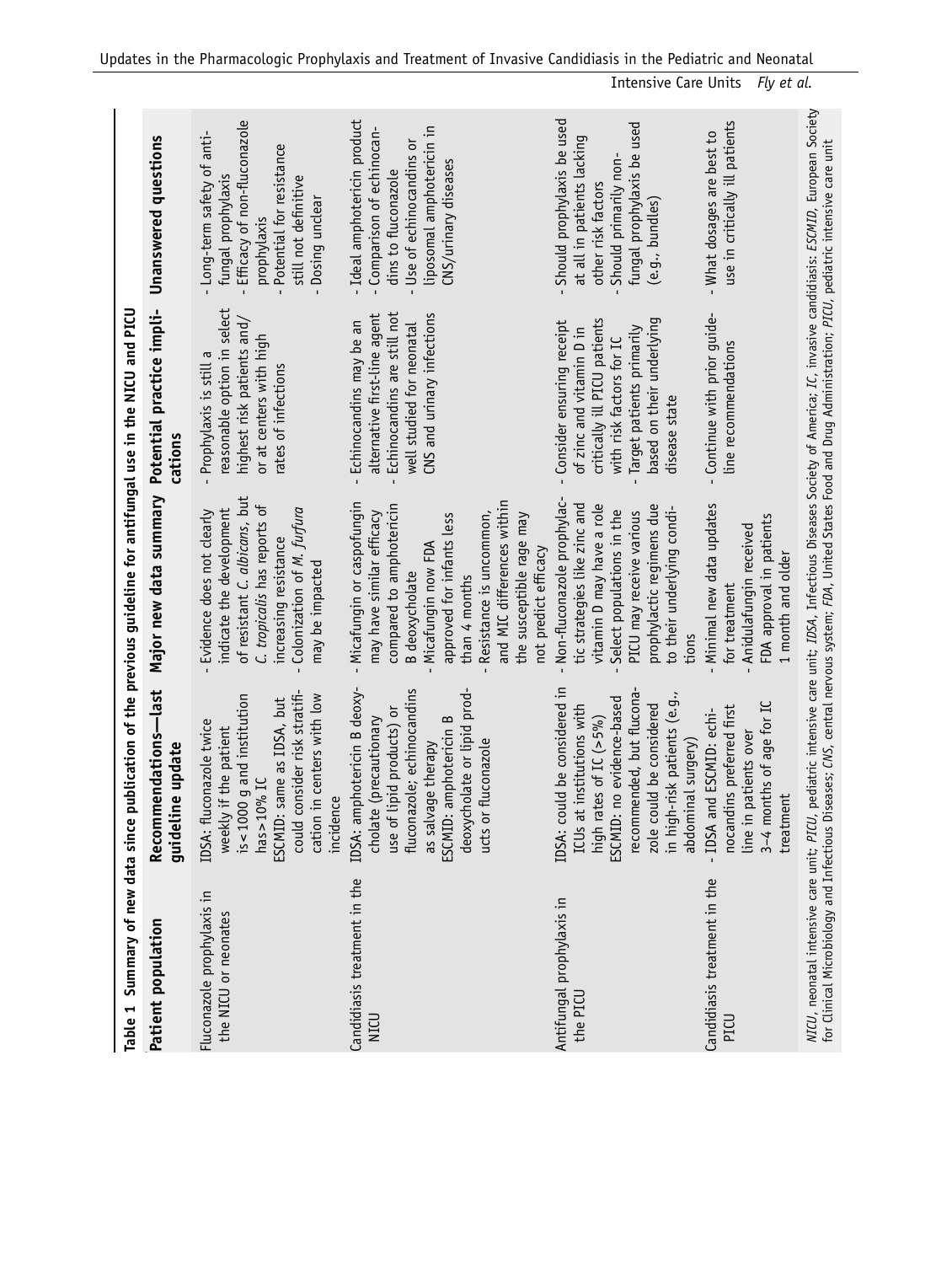Relevant antifungal US Food and Drug Administration approvals since 2004\*

| ummistration approvais since 200 <del>4</del> |                                                                                                                            |
|-----------------------------------------------|----------------------------------------------------------------------------------------------------------------------------|
|                                               | Prior to 2004:                                                                                                             |
|                                               | Amphotericin B deoxycholate: While recommended, manufacturer package<br>inserts do not have pediatric indications included |
|                                               | Amphotericin B liposomal: approved for ages 1 month and older                                                              |
|                                               | Caspofungin: approved for adults                                                                                           |
|                                               | Fluconazole: approved for all ages                                                                                         |
|                                               | Voriconazole: approved for patients 12 years and older                                                                     |
|                                               |                                                                                                                            |
| 2005: Micafungin approved in adults           | 2013: Added 4 months and older to label<br>2019: Added < 4 months of age to label                                          |
| 2006: Anidulafungin approved in adults        | 2013: Added 12 years and older to label<br>2020: Added 1 month and older to label                                          |
|                                               |                                                                                                                            |
|                                               | 2006: Posaconazole oral formulation approved in patients 13 years and older                                                |
|                                               | 2008: Caspofungin approved for ages 3 months to 17 years                                                                   |
|                                               | 2015: Isavuconazonium approved for adult patients                                                                          |
|                                               | 2019: Voriconazole approved for patients 2 months and older                                                                |

\*Approvals may only be for certain locations of infection (e.g., candidemia, meningitis, urinary tract infections) Historical Food and Drug Administration label histories available at: https://www.accessdata.fda.gov/scripts/cder/daf/

<span id="page-4-0"></span>**Fig. 1** Relevant antifungal US Food and Drug Administration approvals since 2004. Approvals may only be for certain locations of infection (e.g., candidemia, meningitis, urinary tract infections) (Historical Food and Drug Administration label histories available at: <https://www.accessdata.fda.gov/scripts/cder/daf/>).

new literature and the implications of that literature on practice.

# **Antifungal utilization in the NICU and PICU**

As with other medications, antifungals have historically been approved by the Food and Drug Administration (FDA) for use in adults and then studies were done in the pediatric and neonatal population to assess safety, pharmacokinetics, and effcacy. Figure [1](#page-4-0) illustrates the dates of pediatric FDA approvals for the systemic antifungals currently available in the United States since 2014. Off-label antifungal use, either with off-label indications or age groups, is common in pediatric and NICU patients, especially for salvage therapy. For example, amphotericin B deoxycholate is a guideline-recommended treatment option that has been used for years, but current manufacturer package inserts do not have data for use in pediatric patients [[11](#page-17-10)].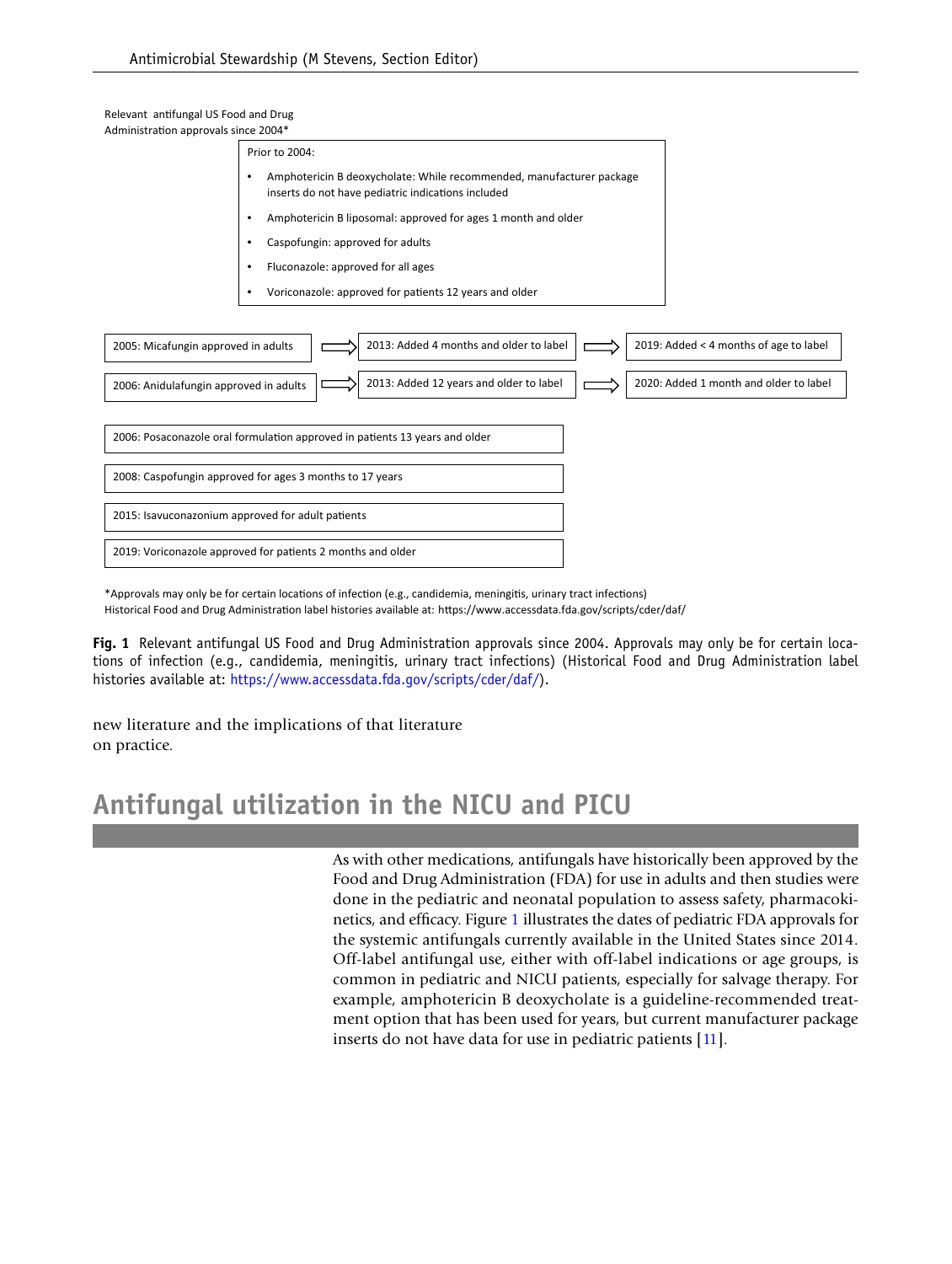Fluconazole is the most common antifungal used in the neonatal population, with most of its utilization attributed to prophylaxis that may not be consistent with guideline recommendations  $[12, 13]$  $[12, 13]$ . The second highest antifungal utilized in the NICU population is amphotericin B, which comes in the "conventional" or deoxycholate form (AmpB-D), a liposomal form (AmpB-L), and a lipid complex form. Other agents like voriconazole (available intravenously or orally), posaconazole (available intravenously or orally), itraconazole, and recently approved isavuconazonium account for a small proportion of utilization. Importantly, most utilization studies were completed before some of these agents became available or labeled in the pediatric population and thus utilization may have recently changed.

Antifungal utilization data specifc to the PICU are diffcult to discern, but in the pediatric population as a whole, fuconazole use still predominates, followed by echinocandins and voriconazole [\[12\]](#page-17-11). Importantly, echinocandins and voriconazole are used for prophylaxis in the hematologic/oncologic population and this may account for the bulk of their use in the PICU. Amphotericin B products have signifcantly less use. Other antifungals are used in this population, but still less compared to fuconazole and echinocandins. Antifungal drug information and clinical pearls are presented in Table [2.](#page-6-0)

# **Guideline recommendations for antifungal prophylaxis in the NICU**

The most recent 2016 guidelines suggest that antifungal prophylaxis in the NICU can be effective at preventing IC and potentially mortality. The recommended regimen is a 3–6 mg/kg twice weekly dose of fuconazole for 6 weeks only in patients<1000 g in institutions with a high IC incidence rate (> 10%) [[4\]](#page-17-3).

These recommendations were based on multiple randomized control trials and observational studies illustrating general beneft in this high-risk population without apparent risks or resistance described. In Cochrane Database meta-analyses prior to the 2016 guideline, antifungal prophylaxis (primarily fuconazole) decreased IC and studies with higher initial rates of fungal infection (typically cited as  $> 10\%$ ) were more likely to have an impact [[14](#page-18-0), [15](#page-18-1)]. The commonly cited number needed to treat for beneft (NNTB) is approximately 11 in the NICU population based on an aggregate incidence of  $\sim$  16% in the control groups, but the NNTB would vary based on the initial institutional incidence rate. The meta-analyses prior to the 2016 guideline publication did not illustrate a signifcant reduction in mortality [\[14](#page-18-0), [15\]](#page-18-1). Institutions have also used more selective criteria such as patients < 750 g with central lines or patients<1500 g that required more than 3 days of broad-spectrum antibiotics and still showed a successful reduction in infections without a subsequent increase in IC in patients not receiving prophylaxis [\[16](#page-18-2)].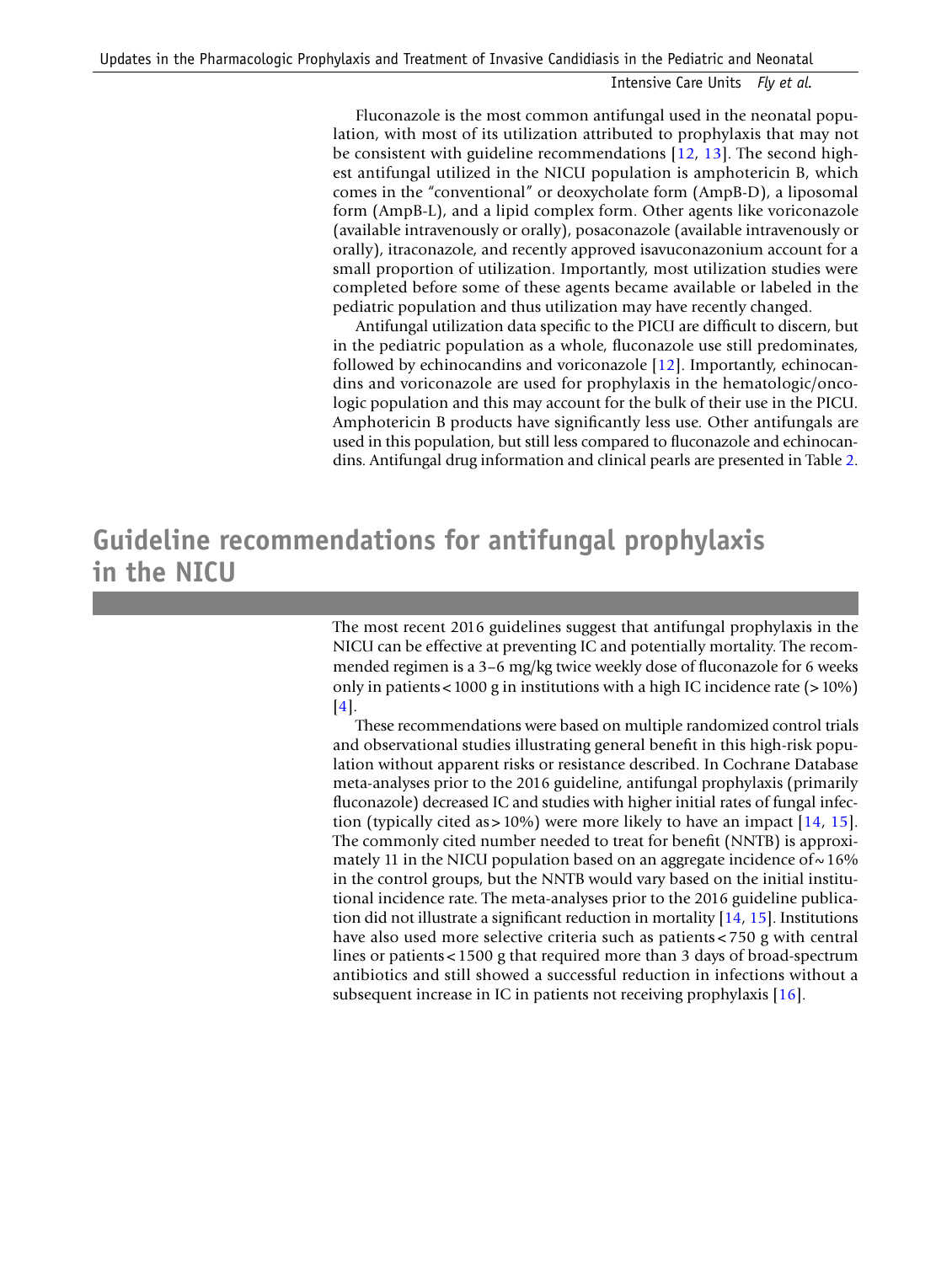<span id="page-6-0"></span>

| Drug                                                   | Table 2 Pertinent antifungal dosing, clinical pearls, and potential places in therapy<br>Doses utilized                                                                            | Notable PK parameters                                                                                                                                                                                                               | Likely place in therapy                                                                                        | <b>Other Pearls</b>                                                                                                                                                                                                                                                                                                                                                                                                                                                                                  |
|--------------------------------------------------------|------------------------------------------------------------------------------------------------------------------------------------------------------------------------------------|-------------------------------------------------------------------------------------------------------------------------------------------------------------------------------------------------------------------------------------|----------------------------------------------------------------------------------------------------------------|------------------------------------------------------------------------------------------------------------------------------------------------------------------------------------------------------------------------------------------------------------------------------------------------------------------------------------------------------------------------------------------------------------------------------------------------------------------------------------------------------|
| Amphotericin B deoxycholate<br>$IV$ [50-53]            | can be titrated to 1.5 mg/<br>Children: 0.25-0.5 mg/kg,<br>Neonatal: 1 mg /kg qday<br>kg qday                                                                                      | Children CNS penetration is<br>reported to be 40-90% <sup>13</sup><br>11.9-48 h in children and<br>Neonatal CNS penetration<br>T 1/2: 14.8 (5 to 82 h) in<br>Vd: 0.38-3.99 L/kg<br>Excretion: urinary<br>neonates<br>adults<br>poor | - Invasive candidiasis in the<br>neonatal population                                                           | therapy 30 to 60 min prior<br>are common. Pre-medicate<br>Rigors can be treated with<br>Neonates are reported to<br>nophen ± diphenhydramine<br>Infusion-related reactions<br>- Can give a test dose prior<br>have less nephrotoxicity<br>or hydrocortisone mono-<br>with an NSAID/acetami-<br>occur during treatment.<br>Adequate hydration and<br>to drug administration.<br>function are required<br>monitoring of kidney<br>Nephrotoxicity can<br>to administration<br>than adults<br>meperidine |
| Amphotericin B (liposomal)<br>$IV$ [53-55]             | Neonatal: 3-5 mg/kg qday<br>Children: 3-5 mg/kg qday<br>(NON CNS)                                                                                                                  | Excretion: urine and feces<br>CNS penetration: 1-3%<br>Vd: 0.1-0.16 L/kg<br>$T$ $1/2$ : 6-23 h                                                                                                                                      | - Empiric therapy for neutro-<br>- Resistant Candida infec-<br>Invasive Aspergillus<br>penic patients<br>tions | - Less infusion reactions and<br>to traditional amphotericin<br>- Dosing is not interchange-<br>nephrotoxicity compared<br>Drug can have increased<br>terminal half-life due to<br>able between traditional<br>slow redistribution from<br>and liposomal product<br>tissues                                                                                                                                                                                                                          |
| IV, tablet, suspension [10,<br>21 56 58<br>Fluconazole | Prophylaxis: 3-6 mg/kg/dose<br>12-25 mg/kg loading dose,<br>ing dose 3-12 mg/kg qday<br>Children: 6-12 mg/kg load-<br>then 6-12 mg/kg qday<br>Neonatal: treatment:<br>twice weekly | dependent upon renal func-<br>CNS penetration: 50-90%<br>Excretion: urine<br>Vd: 0.913 L/kg<br>T $1/2$ : 20-50 h<br>tion)                                                                                                           | - Urinary tract infections<br>- Invasive candidiasis<br>- Prophylaxis<br>- Meningitis                          | - Inhibits CYP 3A4, 2C9, and<br>Can cause QT prolongation<br>strates intrinsic resistance<br>Candida krusei demon-<br>2C19 enzymes                                                                                                                                                                                                                                                                                                                                                                   |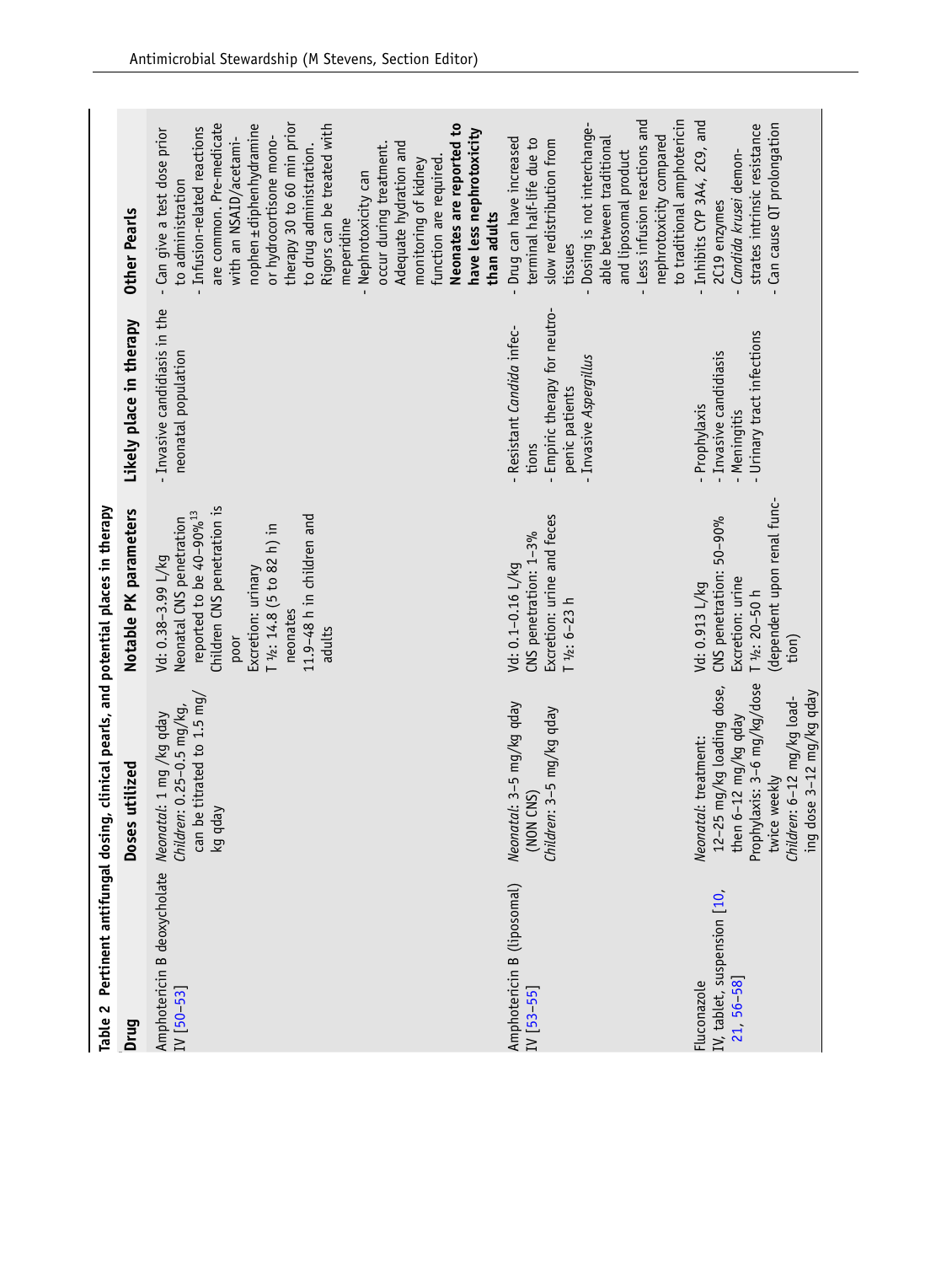| IV, delayed-release tablet,<br>and suspension [59, 60]<br>Posaconazole | to < 2 years: initial dosing:<br>All data limited<br>Doses utilized<br>Oral suspension:<br>200 mg QID                                                                                                                                                                                                                                              | Notable PK parameters<br>Excretion: feces 71%, 13%<br>data, thought to be poor<br>Vd: oral: 287 L; IV: 261 L<br>CNS penetration: limited<br>urine | Likely place in therapy<br>therapy for mucormycosis<br>- Maintenance and salvage<br>- Aspergillus prophylaxis | - Oral suspension has better<br>absorption with a high-fat<br>- Displays saturable absorp-<br>meal or if taken with an<br>acidic beverage<br>Other Pearls                                                                                                                                   |
|------------------------------------------------------------------------|----------------------------------------------------------------------------------------------------------------------------------------------------------------------------------------------------------------------------------------------------------------------------------------------------------------------------------------------------|---------------------------------------------------------------------------------------------------------------------------------------------------|---------------------------------------------------------------------------------------------------------------|---------------------------------------------------------------------------------------------------------------------------------------------------------------------------------------------------------------------------------------------------------------------------------------------|
|                                                                        | Oral delayed-release tablets:<br>children 7-12 years: initial<br>dosing: 300 mg/dose QID<br>Children 7-12 years: initial<br>dosing: 200 mg/dose TID<br>$6-10$ mg/kg BID on day<br>1, followed by $6-10$ mg/<br>kg daily (maximum dose<br>2-6 years: initial dosing:<br>IV <b>: VERY LMITED DATA</b><br>Children≤11 years:<br>200 mg QID<br>300 mg) | T 1/2: suspension: ~ 35 h<br>Tablets: 26 to 31 h<br>IV: $\sim$ 27 h                                                                               |                                                                                                               | able absorption than liquid<br>prophylaxis and 1 mg/L for<br>- Tablet has more predict-<br>mended to be drawn on<br>- Trough goals are typi-<br>- Concentration recom-<br>- Inhibits the CYP 3A4<br>cally $> 0.7$ mg/L for<br>day 7 of therapy<br>suspension<br>treatment<br>enzyme<br>tion |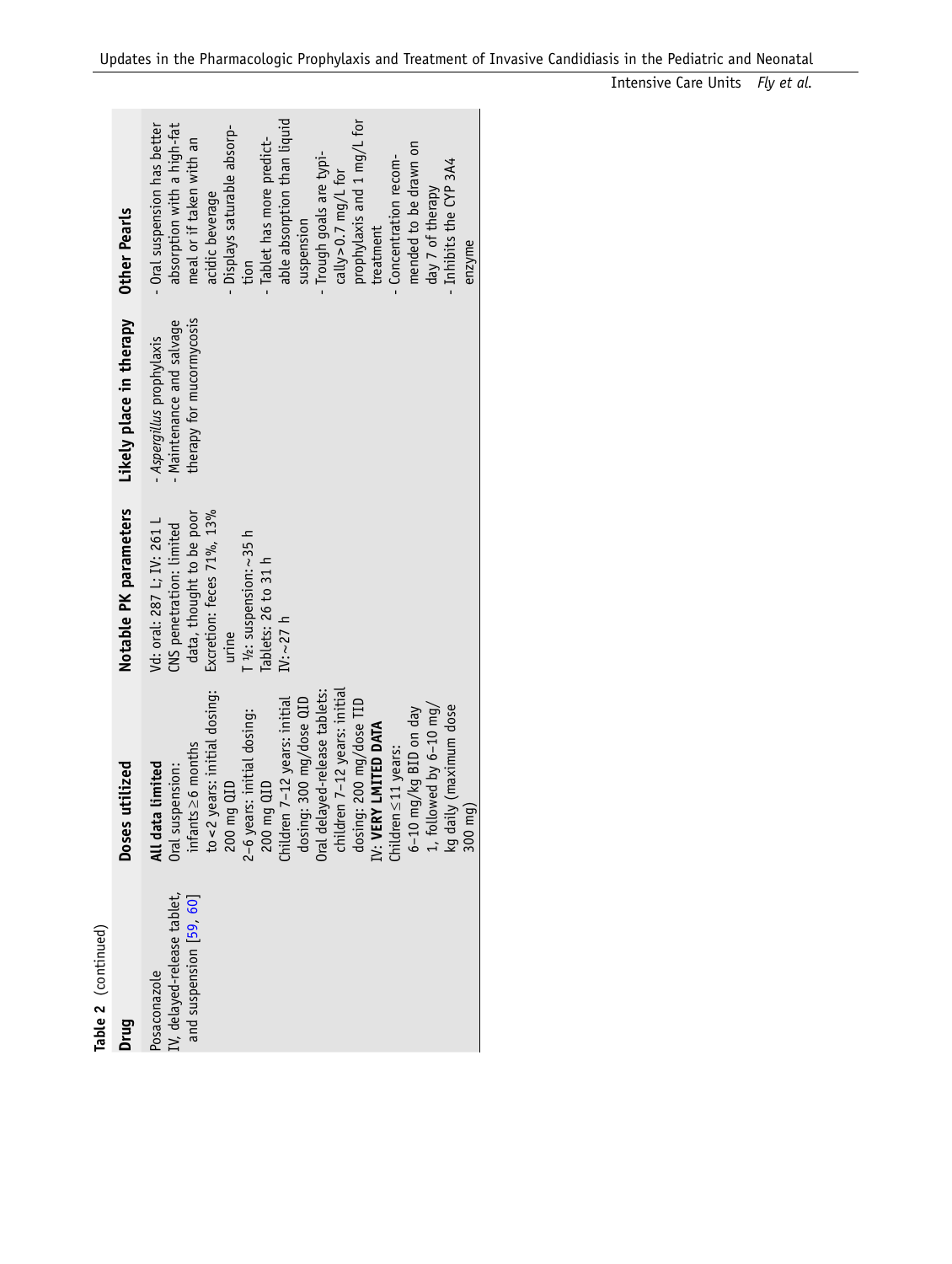| Table 2 (continued)                                       |                                                                                                                                                                                                                                                                                                                                                                                                                                                                                                                                                                                                                                                                                                                                                                                                                      |                                                                                                                                                                                                                                                                                                                                               |                                                                  |                                                                                                                                                                                                                                                                                                                                                                                                                                                                                                                                                                                                                                                                             |
|-----------------------------------------------------------|----------------------------------------------------------------------------------------------------------------------------------------------------------------------------------------------------------------------------------------------------------------------------------------------------------------------------------------------------------------------------------------------------------------------------------------------------------------------------------------------------------------------------------------------------------------------------------------------------------------------------------------------------------------------------------------------------------------------------------------------------------------------------------------------------------------------|-----------------------------------------------------------------------------------------------------------------------------------------------------------------------------------------------------------------------------------------------------------------------------------------------------------------------------------------------|------------------------------------------------------------------|-----------------------------------------------------------------------------------------------------------------------------------------------------------------------------------------------------------------------------------------------------------------------------------------------------------------------------------------------------------------------------------------------------------------------------------------------------------------------------------------------------------------------------------------------------------------------------------------------------------------------------------------------------------------------------|
| Drug                                                      | Doses utilized                                                                                                                                                                                                                                                                                                                                                                                                                                                                                                                                                                                                                                                                                                                                                                                                       | Notable PK parameters                                                                                                                                                                                                                                                                                                                         | Likely place in therapy                                          | <b>Other Pearls</b>                                                                                                                                                                                                                                                                                                                                                                                                                                                                                                                                                                                                                                                         |
| IV, tablet, and suspension<br>Voriconazole<br>$[60 - 63]$ | Neonatal: Limited data case<br>loading dose:9 mg/kg/dose<br>q12 h for 2 doses; followed<br>loading dose: 6 mg/kg q12<br>9 mg/kg q12 h for 2 doses<br>6 mg/kg q12 h for 2 doses<br>or PO suspension 9 mg/kg<br>h for 2 doses; followed by<br>reports: IV: 12 to 20 mg/<br>kg/day divided every 8 to<br>Children 2 to < $12$ years: IV:<br>followed by 3 to 4 mg/kg<br>8 mg/kg/dose every 12 h<br>on day 1 followed by IV:<br>Oral maintenance: < 50 kg:<br>Oral maintenance: <40 kg:<br>$Adolescents \geq 15$ years: IV:<br>$to \leq 14$ years: <50 kg: IV<br>≥50 kg: IV loading dose:<br>$9 \, \text{mg/kg/q12} \, \text{h} \geq 50 \, \text{kg}$ :<br>by 4 to 8 mg/kg q12 h<br>mg q12 h≥40 kg:<br>3 to 4 mg/kg q12 h<br>200 mg every 12 h<br>$mg$ q12 h<br>$Children \geq 12$<br>q12 h<br>12 h<br>q12<br>100<br>200 | T 1/2: dose dependent, steady<br>CNS penetration: 68-100%<br>with loading dose and by<br>likely Michaelis-Menten)<br>Vd: biphasic in children 2<br>Non-linear kinetics (most<br>kg (central) 2.2 mL/kg<br>state reached on day 3<br>to <12 years $0.81$ mL/<br>day 5-8 without<br>Adults: 4.6 L/kg<br>Excretion: urine<br>$(perioderal)^{12}$ | - Salvage therapy for mold<br>Invasive Aspergillus<br>infections | recommended after signifi-<br>inhibits CYP 3A4, 2C9, and<br>prolongation, hepatotoxic-<br>- Dose adjustments are non-<br>in trough/AUC may not be<br>proportional to changes in<br>product has a cyclodextrin<br>solvent, albeit debated<br>ity, and nephrotoxicity (IV<br>need to be separated from<br>2-6 mg/L can be targeted<br>cant clinical improvement<br>food. Switch to oral only<br>linear, meaning changes<br>- Oral formulations have<br>neurotoxicity, rash, QT<br>1-5.5 mg/L. Levels of<br>erratic absorption and<br>- Is a substrate for and<br>Can cause photopsia,<br>- Trough level goals of<br>if CNS involvement<br>2C19 enzymes<br>toxicity)<br>dosage |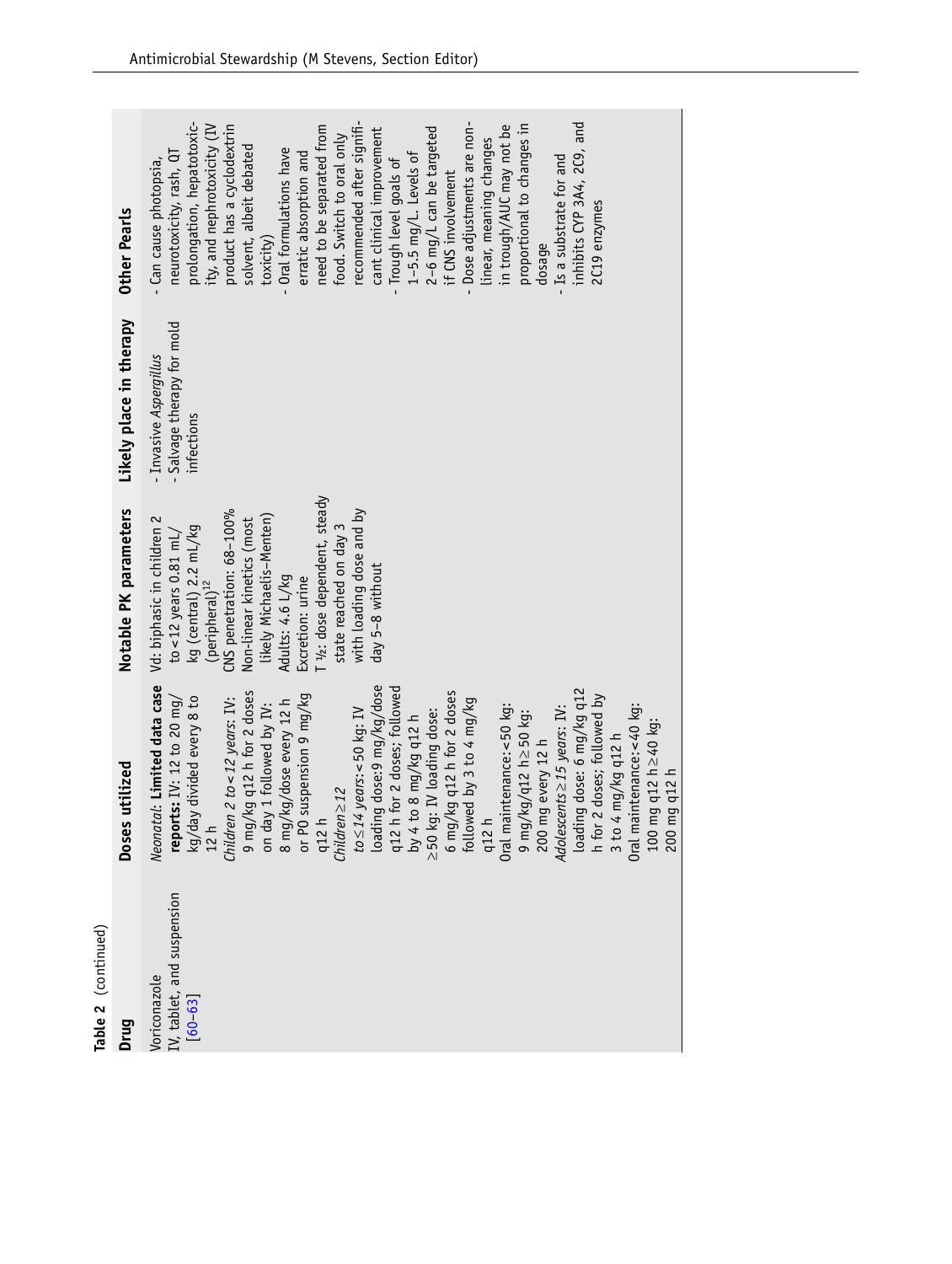| Table 2 (continued)                  |                                                                                                                                                                                                                                         |                                                                                                                                                    |                                                                               |                                                                                                                                                                                                                                                        |
|--------------------------------------|-----------------------------------------------------------------------------------------------------------------------------------------------------------------------------------------------------------------------------------------|----------------------------------------------------------------------------------------------------------------------------------------------------|-------------------------------------------------------------------------------|--------------------------------------------------------------------------------------------------------------------------------------------------------------------------------------------------------------------------------------------------------|
| Drug                                 | Doses utilized                                                                                                                                                                                                                          | Notable PK parameters                                                                                                                              | Likely place in therapy                                                       | <b>Other Pearls</b>                                                                                                                                                                                                                                    |
| Anidulafungin<br>IV [60, 61, 64, 65] | Neonatal: Limited data based<br>kg once on day 1, then<br>0.75–1.5 mg/kg qday (max<br>study<br>IV: 3 mg/kg once on day 1,<br>off of pharmacokinetic<br>then 1.5 mg/kg qday <sup>15</sup><br>C <i>hildren</i> : IV: 1.5–3 mg/<br>200 mg) | CNS penetration: Negligible<br>Excretion: primarily feces<br>T 1/2: 40 to 50 h<br>Vd: 30 to 50                                                     | - Invasive candidiasis                                                        | urinary tract infections<br>- Monitor liver function<br>- Not routinely used for<br>tests                                                                                                                                                              |
| Caspofungin<br>IV [60, 61]           | 1, then 50 mg/m <sup>2</sup> qday<br>$25$ mg/m <sup>2</sup> qday or 2 mg/<br>kg qday<br><i>Children</i> : 70 mg/m <sup>2</sup> qday on<br>Neonatal: Limited data IV:<br>$\sqrt{e}b$                                                     | CNS penetration: negligible<br>Excretion: 41% urine; feces<br>Vd: unknown, non-linear<br>T $1/2$ : terminal $40-50$ h<br>kinetics<br>35%           | - Salvage therapy for Asper-<br>Systemic candidiasis<br>gillus                | - Can cause chills and hypo-<br>- AUC increased with either<br>- Drug accumulates due to<br>renal or hepatic impair-<br>- Monitor Liver function<br>tension on infusion<br>non-linear kinetics<br>tests periodically<br>ment                           |
| IV 36  60 61 66-68<br>Micafungin     | en: IV: 2-3 mg/kg qday<br>Neonatal: 4-10 mg/kg qday<br>Childr                                                                                                                                                                           | Primarily hepatic metabolism<br>Vd: highly variable with age<br>CNS penetration: negligible<br>Excretion: primarily feces<br>$T\frac{1}{2}6.7-21h$ | - Salvage therapy for Asper-<br>Systemic candidiasis<br>Prophylaxis<br>gillus | pharmacokinetic differences<br>- Higher doses are needed for<br>Monitor liver function tests<br>Not routinely used for uri-<br>needed for neonates and<br>younger children due to<br>Higher doses are often<br>nary tract infections<br>CNS infections |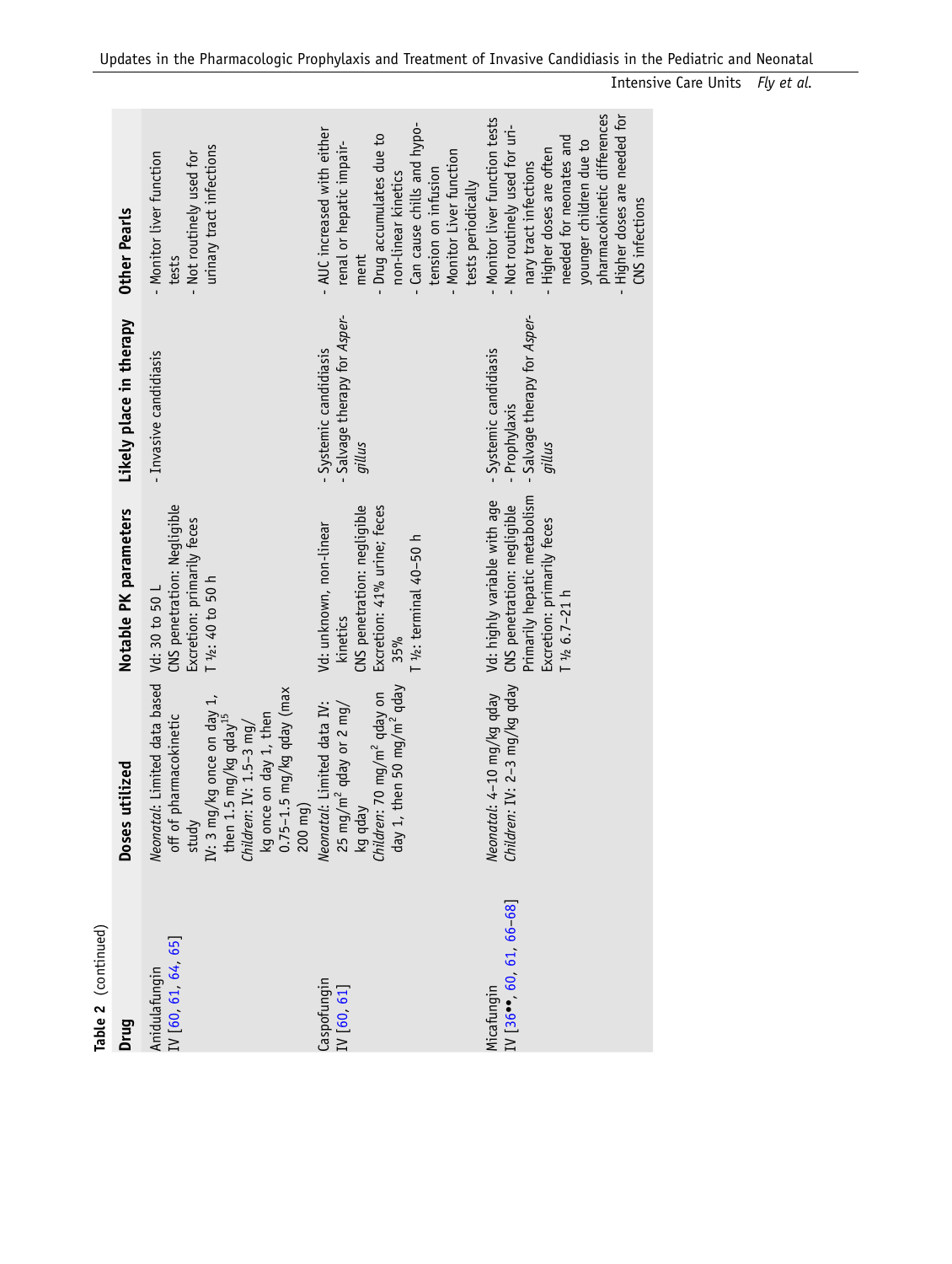### **Recent publications related to antifungal prophylaxis in the NICU**

Since the publication of the 2016 guidelines, one pre-post implementation study failed to fnd a reduction in IC when fuconazole 3 mg/kg/day twice weekly was used for 4 weeks in patients born<1000 g at an institution with a baseline IC rate of 4.4% [[17](#page-18-5)]. Two meta-analyses since the last guidelines, which combined studies with different dosing schedules, were able to show that overall fuconazole prophylaxis decreased IC-related mortality [\[18,](#page-18-6) [19\]](#page-18-7). These new data are generally confrmatory of previous recommendations for fuconazole prophylaxis at institutions with high IC rates in high-risk patients.

New literature and secondary analyses of previous studies have attempted to determine an optimal fuconazole prophylaxis dosing regimen, although it is still controversial. Adult based prophylactic studies have suggested that concentrations > 2 mcg/mL (typically an AUC of 50 mcg\*h/L) are ideal for prophylaxis. Some *Candida* species have minimum inhibitory concentrations of 4 mcg/mL. Two population pharmacokinetic monitoring studies have illustrated that 3 mg/kg twice weekly would achieve troughs >MIC for most *Candida* species, but 6 mg/kg twice weekly may be needed for *Candida* with an MIC of 4 mcg/mL or above [[20](#page-18-8), [21\]](#page-18-3). Common *Candida* MICs at a given institution should be taken into account when deciding on an institutional fuconazole prophylaxis regimen.

When looking at clinical outcomes based on dosage, one meta-analysis suggested that there was no difference in IC or overall mortality when comparing dosing regimens of 3, 4, or 6 mg/kg/dose administered twice weekly or every 3 days, although 6 mg/kg/dose was considered better for the mortality beneft on sensitivity analyses performed by the authors [[19](#page-18-7)]. The authors overall recommended 3 mg/kg/dose as the best dose to minimize exposure but still have an equal effect. A second meta-analysis from 2021, also including multiple dosing regimens, found that the mortality beneft seen in the overall cohort was seen primarily in studies using the dosing regimen of 3 mg/kg/day every 3 days weeks 1 and 2 and increased over the next 3 weeks to daily dosing during weeks 5 and 6 [[18\]](#page-18-6). The ideal fuconazole prophylactic dosing regimen remains unclear.

A large concern surrounding fuconazole prophylaxis is the potential for resistance development and recent studies have attempted to answer this question. A secondary analysis of a randomized study on fuconazole prophylaxis looked specifcally at resistance development and found a higher MIC among *Candida* colonization cultures after prophylaxis, although this MIC was still in the susceptible range (median MIC of 1 mcg/mL)  $[22^{\bullet}]$ . Most of the colonizing *Candida* obtained were *C. albicans* with *C. parapsilosis* being the second most common. There were also no breakthrough infections with fuconazole-resistant *Candida* in this study. In a secondary analysis of a prospective observational study regarding fungal infections in the NICU, none of the three infants with resistant *Candida* isolates (2 *C. albicans* and 1 *C. glabrata* out of a 110 patients) received fuconazole prophylaxis prior to the infection [\[23\]](#page-18-10). A recent pre-post implementation study from Korea reported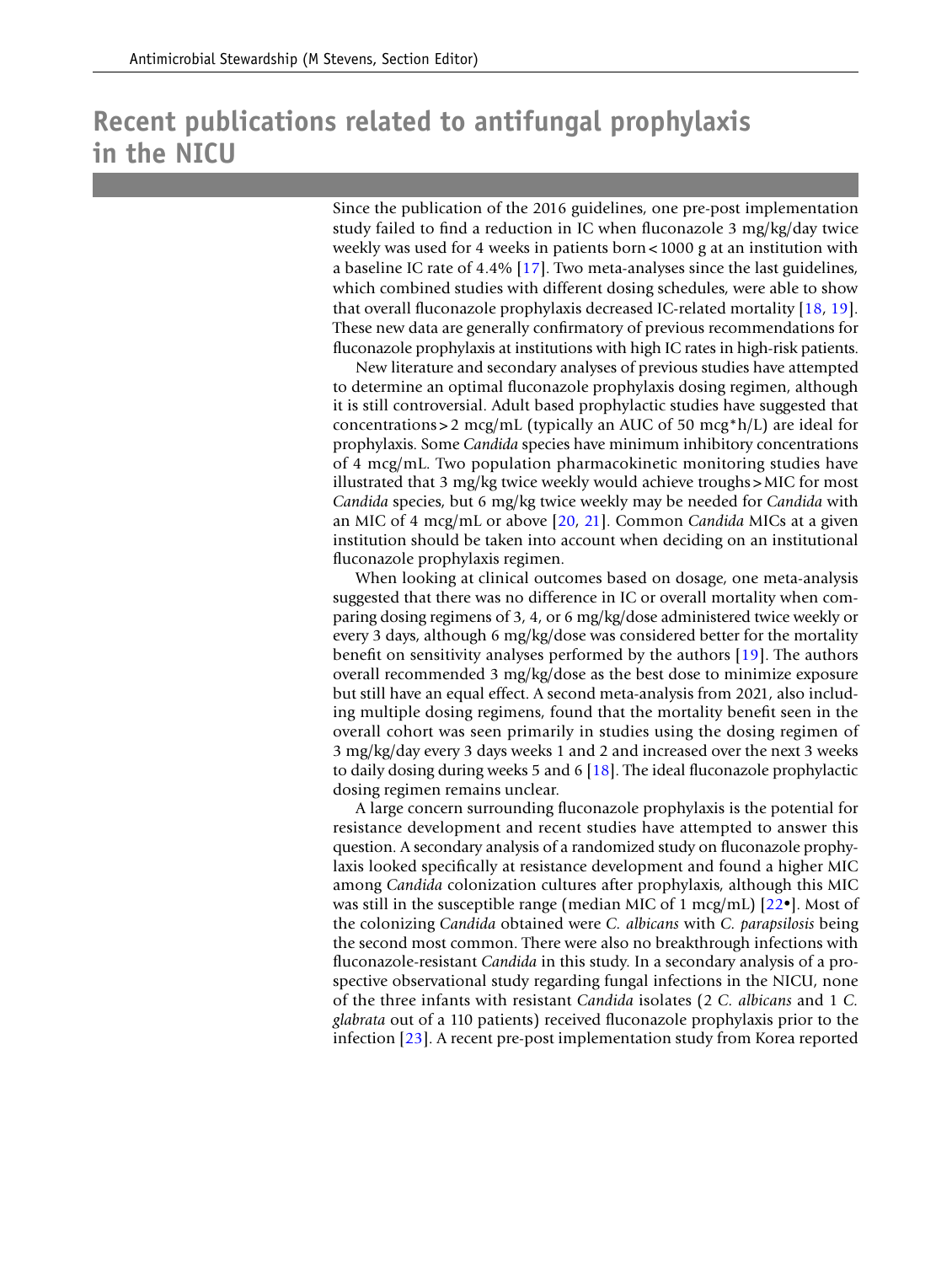a non-signifcant increase in resistance within patients using a 3 mg/kg/dose twice weekly in fuconazole-resistant *C. Parapsilosis* (0/3 resistant in the control group and 5/9 in the fuconazole group [[17\]](#page-18-5). A randomized controlled trial from India also reported no *C. albicans* infections with fuconazole resistance when prophylaxis was used, but 60% resistance among *C. tropicalis* (a species not commonly seen in other studies) [[24\]](#page-18-11). An additional study from Taiwan also illustrated the potential for *M. furfur* colonization with 1 breakthrough infection in patients receiving prophylaxis versus minimal colonization and no infections in patients without prophylaxis [[25](#page-18-12)]. Multiple studies did not fnd evidence of future resistance problems with fuconazole prophylaxis, but regional differences in fungal infection pathogens and low sample sizes preclude an accurate determination of the occurrence of fuconazole resistance due to prophylaxis. Additionally, studies have not looked at the impact of fuconazole prophylaxis on institutional or regional susceptibility patterns for *Candida* species.

# **Guideline recommended treatment options for invasive candidiasis in the NICU**

The 2016 IDSA and 2012 ESCMID guidelines both recommend either fuconazole (if no prior fuconazole exposure) or amphotericin B for neonatal IC treatment, with the IDSA guidelines recommending caution with the use of the lipid/liposomal amphotericin B formulations in the neonatal population [[4](#page-17-3), [10](#page-17-9)]. These recommendations were based on small prospective studies including 23 and 56 infants and a retrospective database study. The frst study compared AmpB-D and fuconazole (23 total patients) and found similar treatment outcomes with a better safety profle in the fuconazole cohort [\[26\]](#page-18-13). The second study compared AmpB-D, AmpB-L, and amphotericin B colloidal dispersion (an amphotericin B dosage form not currently being manufactured in the USA) to treat bloodstream infections and found all formulations to be effective (56 total patients) [\[27\]](#page-18-14). This study did not evaluate central nervous system (CNS) infections, a common concern in neonates. A database study found that among 730 patients with IC (65% with blood involvement, 21% urine involvement, < 1% CNS, and 14% mixed), infants treated with lipid formulations of Amphotericin B (including liposomal, lipid complex, and colloidal dispersion) had higher mortality rates than infants treated with fuconazole or AmpB-D after controlling for other factors. Overall group mortality was 19%, but was 29% in the AmpB lipid-treated patients [[28](#page-18-15)].

Prior to the 2016 guideline publication, there was limited data for echinocandins in neonates. Micafungin was compared to AmpB-L in a prospective study containing 14 patients where 7/7 (100%) patients in the micafungin group vs  $4/7$  (57.1%) in the AmpB-L group had treatment success [\[29](#page-18-16)]. Caspofungin was compared to AmpB-D in 32 neonates with IC and demonstrated a favorable response in 86.7% of patients compared to 41.7% (*p*-value=0.04) in the AmpB-D cohort  $[30]$  $[30]$ . Of note, only a total of 5 patients from both these studies in the echinocandian cohorts had CNS infections, and echinocandins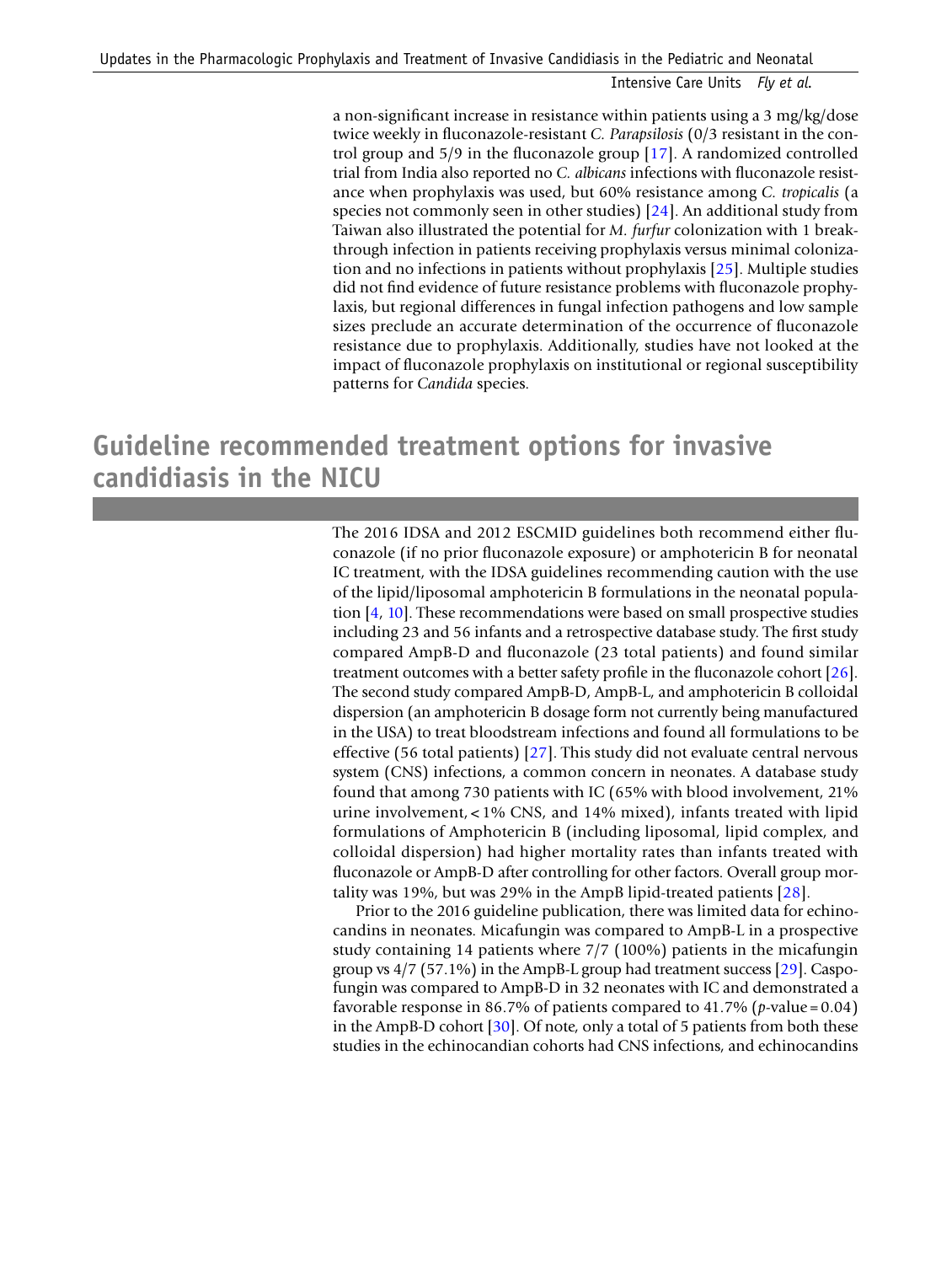are reported to have poor penetration of the CNS (Table [2\)](#page-6-0). There is a concern for nephrotoxicity when using AmpB-D; however, studies in the neonatal population have an acceptable toxicity profle with AmpB-D [[27](#page-18-14), [28\]](#page-18-15). Fluconazole is traditionally well tolerated, but has intrinsic resistance to *C. krusei* and *auris* and can have variable resistance to *C. glabrata* and *tropicalis* [[31](#page-18-18), [32](#page-18-19)]. With a continuing concern for resistance development over time, it is important to evaluate alternative treatment options.

### **Recent publications related to treatment options for invasive candidiasis in the NICU**

Micafungin gained FDA approval for patients under 4 months of age in 2019 based on safety data from 168 patients accrued from 9 clinical trials (Fig. [1](#page-4-0)). Although the label does include descriptions of 10 mg/kg/day or higher dosing specifcally for patients with meningoencephalitis, the 4 mg/kg/day dose was the approved dose and it is not indicated for patients with meningoencephalitis or ocular disease  $[33]$ . Caspofungin does not have FDA approval for use in neonates/preterm infants<3 months of age, and anidulafungin has approval for patients 1 month of age and older [[34,](#page-18-21) [35\]](#page-18-22). Recent prospective studies have investigated the safety and effcacy of echinocandins as compared to the traditional standard of care, AmpB-D, although both were terminated early due to slow recruitment [[36•](#page-18-4)•, [37•](#page-19-3)•].

A phase 3, randomized, double-blinded, parallel group, non-inferiority study randomized infants from 3 to 120 days of life with a positive *Candida* sp. culture to receive either micafungin 10 mg/kg/day or AmpB-D 1 mg/kg/ day [[36](#page-18-4)••]. There were 20 patients included in the micafungin group (16 with candidemia and 7 with urinary tract involvement) and 10 in the AmpB-D group (7 with candidemia and 1 with urinary tract involvement). Two patients in the micafungin and one in the AmpB-D arm had CNS involvement identifed by the data review board. Fungal-free survival (FFS) was achieved in 12 patients (60%) in the micafungin group compared to 7 (70%) in the AmpB-D group. In a secondary analysis, there was a positive clinical response on day 7 in 61% and 70% in the micafungin and AmpB-D groups. Persistent fungal infections occurred in 2 (10%) of infants in the micafungin group and 2 (20%) of the AmpB-D group, with *C. parapsilosis*, *glabrata*, and *albicans* being responsible*.* Adverse events occurred in similar proportions for each group, with 18 (90%) in the micafungin group and 9 (90%) in the AmpB-D group experiencing a treatment-emergent adverse event. Bilirubin and hepatic enzymes were elevated more in the micafungin group and electrolyte replacement and acute kidney injury (AKI) were higher in the AmpB-D group. A pharmacokinetic analysis based on targets from animal models of *Candida* meningoencephalitis, demonstrated a dose of 10 mg/kg/day of micafungin is adequate for CNS disease while also being safely tolerated [[36](#page-18-4)••].

A phase 2 randomized, multicenter, double-blind, comparator-controlled study also compared caspofungin 2 mg/kg/day to AmpB-D 1 mg/kg/day [[37](#page-19-3)••]. The study enrolled 33 patients (1 with meningoencephalitis, 24 with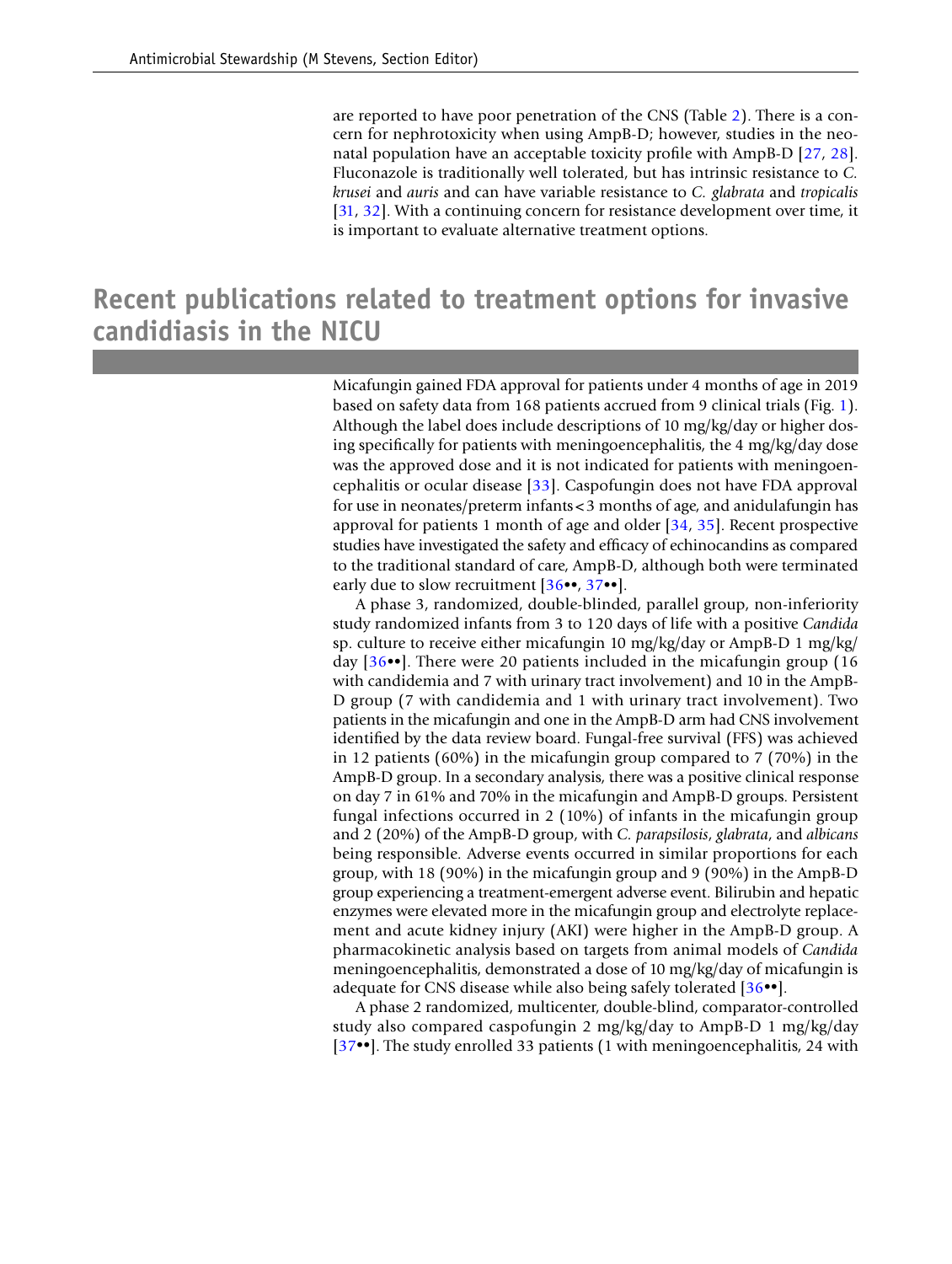candidemia) in the caspofungin arm and 16 in the AmpB-D arm (1 with meningoencephalitis, 8 with candidemia). FFS, 71% and 68.8%, respectively, was similar between the 2 groups. Two (6.5%) patients in the caspofungin group had drug-related side effects versus 2 (12.5%) in the AmpB-D arm [[37](#page-19-3)••].

A multicenter, observational, prospective trial published in 2019 from France investigated the safety and effcacy of micafungin in pediatric patients [[38](#page-19-4)]. This study enrolled a total of 29 non-hematologic neonates treated for mostly probably IC, with only two neonates having confrmed IC (*C. albicans* and *C. glabrata*). The investigators found micafungin to be effective in 28/29 (97%) of infants. The safety analysis in NICU patients found 4 adverse events and none were considered to be related to the study drug. The mean dose of micafungin in this study was 7.6 mg/kg/day. The authors concluded that micafungin was well tolerated in neonates.

A secondary analysis of a prospective observational study described the prevalence of *Candida* sp. resistant to AmpB-D, fuconazole, and micafungin in infants with IC  $[23]$  $[23]$ . There were 110 infants that yielded a total of 308 *Candida* isolates with susceptibility data. The most common *Candida* sp. were *albicans* (60%), *parapsilosis* (35%), and *glabrata* (3%). All isolates were found to be susceptible to AmpB-D and micafungin; 3 were resistant to fuconazole. There were 42% of included infants with a high MIC pathogen (defned above the 90th percentile MIC of all isolates) to one of the three aforementioned agents. Having this high MIC pathogen did not correlate with prior receipt of fuconazole or nystatin prophylaxis and did not correlate with death rates, neurodevelopment impairment, or a combined endpoint at 18–22 months of age. While a subgroup analysis was not performed, it should be noted that all of the 7 patients with a *Candida* MIC of≥2 mcg/mL for fuconazole either died or had neurodevelopmental impairment at 18–22 months. The study authors concluded MIC elevations that are still considered susceptible may not impact treatment outcomes, but the number of resistant isolates was small. Thus, outcome differences and treatment options for patients harboring a *Candida* sp. with a fuconazole MIC≥2 mcg/mL remain unclear.

The literature surrounding the safety and effectiveness of echinocandin use in the NICU has increased since the publication of the 2016 guidelines and may suggest the use of this class of antifungal agents in select patient populations, although effcacy is still unclear in CNS disease. Alternative azole antifungals aside from fuconazole have been used for salvage therapy or non-candidal fungal infections (e.g., voriconazole for *Aspergillus*), but robust safety and effcacy data in the neonatal population is very limited (Table [2](#page-6-0)).

# **Guideline recommended fungal prophylaxis in the pediatric intensive care unit**

In the 2016 guidelines for Adult ICUs, prophylaxis could be used in centers with > 5% IC rates in select high-risk patients. This verbiage does not specifcally state use in a PICU, although some institutions may use this as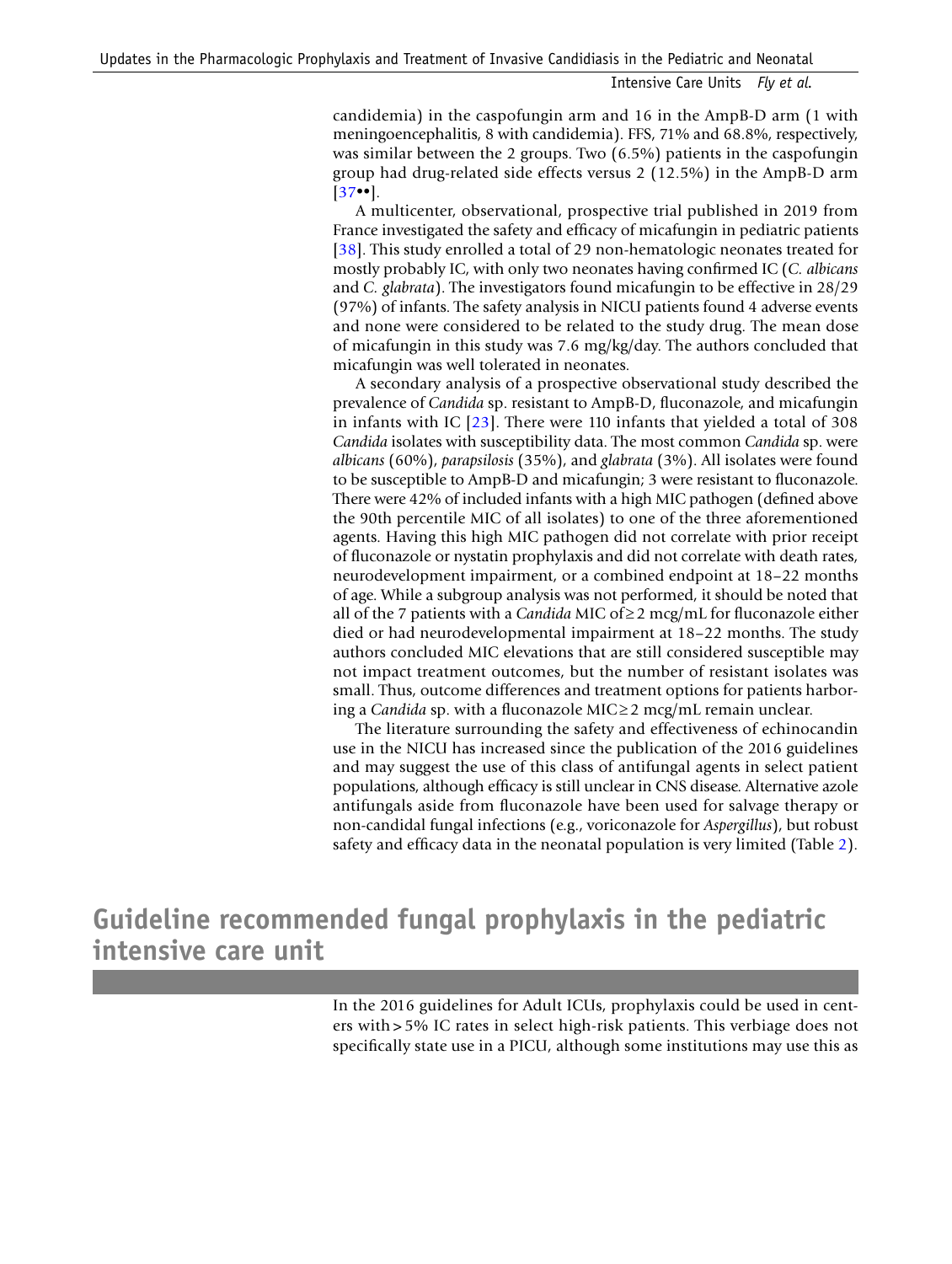guidance to determine if prophylaxis may be needed  $[4]$  $[4]$  $[4]$ . Risk factors for IC in the PICU identifed via multivariable prediction models have included length of PICU stay, receipt of parenteral nutrition, need for central venous catheters, malignancy, thrombocytopenia, and broad-spectrum antibiotic use (specifically vancomycin and anaerobic active agents for  $>$  3 days) [[8,](#page-17-7) [39\]](#page-19-5). Utilizing a combination of factors likely increases the sensitivity and specifcity of these predictive factors. The ideal risk factor or combination of risk factors for IC has not been clearly elucidated, and thus, it can be diffcult to determine the high-risk patients who need prophylaxis and/or treatment initiation  $[40]$ . It is important to note that many immunosuppressed patients or patients with chronic diseases predisposing them to infections (e.g., malignancy, chronic granulomatous disease, solid organ, or bone marrow transplant) may be receiving prophylactic antifungals as part of management for their primary disease. These antifungals are usually continued while in the PICU.

There is also no preferred agent for prophylaxis in PICU if it is to be started [\[40\]](#page-19-6). In the 2016 guidelines for adult ICUs, fuconazole is offered as a possible option with echinocandins as an alternative  $[4]$  $[4]$ . There is a concern for increases in resistance and adverse events, and therefore, prophylaxis with non-antifungal alternatives is commonly considered [[41\]](#page-19-7). A prophylaxis method recommended in the 2016 guidelines for adult ICUs is daily chlorhexidine baths to reduce the incidence of bacteremia and as an end result also potentially reduce candidiasis, but other methods of prevention are critical to study to help prevent candidiasis in the PICU [[42\]](#page-19-8).

### **Recent publications regarding prophylaxis in the PICU**

Recent studies have investigated the use of additional non-antifungal prophylaxis strategies to prevent and reduce the resistance of antifungal drugs. A randomized, placebo-controlled trial including 724 children (1–5 years old) assessed the effcacy of 20 mg elemental daily zinc (administered as a syrup) supplementation in patients admitted to the PICU. Plasma zinc concentrations are often low in critically ill patients and zinc has shown antimicrobial effcacy against *C. albicans*. Candidemia occurred in 10 patients (2.8%) with zinc supplementation compared to 22 (6%) in the placebo group  $(p=0.03)$  [[43](#page-19-9)<sup>•</sup>].

The same authors also studied the use of 300 IU vitamin D supplemented yogurt drinks as an alternative prophylaxis measure for 416 PICU patients (1–5 years of age) receiving broad-spectrum antibiotics for> 48 h. *Candida* colonization, especially in the gastrointestinal tract, is believed to correlate with higher incidences of IC and in vitro studies suggest vitamin D has fungicidal activity against *C. albicans*. Outcomes were measured 14 days after initiation. Five patients (0.5%) in the vitamin D group had candidemia versus 14 (6.7%) in the placebo group ( $p = 0.02$ ) [\[44\]](#page-19-10). These two strategies may be simple non-antifungal-based methods to help decrease IC in the PICU.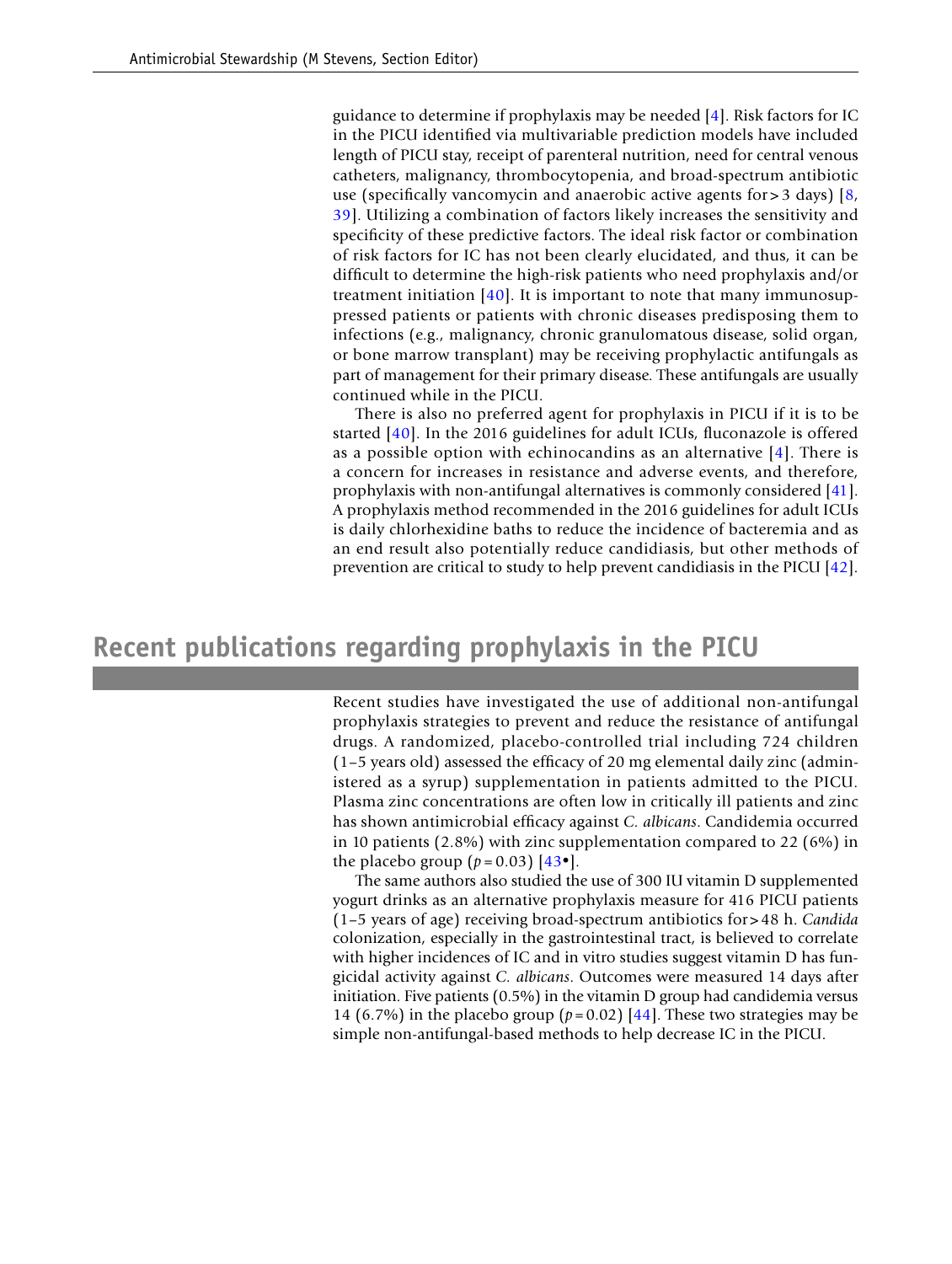# **Guideline recommendations for treatment of invasive candidiasis in the PICU**

A wide array of patients are admitted to the PICU, including neonates and some adults with chronic childhood diseases. In general, patients are admitted to the PICU for advanced life support such as intubation due to respiratory failure, vasopressor administration, or other forms of advanced life support for hemodynamic compromise. Thus, antifungal use in the PICU is likely focused on the treatment of candidal sepsis.

Prior to the publication of the 2016 guidelines, caspofungin and micafungin had FDA approval for use in infants and children, but anidulafungin only had approval for patients>16 years of age (Fig. [1\)](#page-4-0). Although the PICU population is not clearly defned in the 2016 candidiasis guidelines, the guidelines recommend echinocandins for frst line for treatment of IC in nonneutropenic and neutropenic patients and thus would likely be considered frst line in the PICU. Fluconazole is an option if the patient is not severely ill and as step-down therapy. Amphotericin B products and voriconazole are typically reserved for specifc non-*Candida* infections or if there is resistance [[4\]](#page-17-3). Table [2](#page-6-0) provides additional information regarding antifungals in the pediatric population.

# **Recent publications related to the treatment of invasive candidiasis in the PICU**

Two recent meta-analyses including pediatric and some neonatal studies illustrated similar outcomes between echinocandins and amphotericin B products possibly with less discontinuation of echinocandins due to side effects [\[45,](#page-19-11) [46\]](#page-19-12). A multicenter, observational, prospective trial from France included 14 PICU patients treated for potential IC (5 with proven IC) and illustrated effective outcomes in 12/14 patients (85.7%). One patient had hepatic lesions which were deemed to have a possible relation to micafungin [[38\]](#page-19-4). Significant new comparative publications were not identifed since the publication of the 2016 guidelines.

Anidulafungin received FDA approval in 2020 for patients aged 1 month and up for candidemia or intra-abdominal abscesses/peritonitis due to *Candida* species, but not endocarditis, osteomyelitis, or meningitis (Fig. [1](#page-4-0)). This labeling came from 2 open-label non-comparative studies involving 49 patients 2–18 years and 19 patients 1 month to 2 years and [[47](#page-19-13), [48](#page-19-14)••]. The study with patients 2–18 years had an all-cause mortality rate of 14.3%, although only one death was likely due to IC with an overall global success rate of 70.8%. Bacteremia was the most common IC (93.4% of the study population) [[47](#page-19-13)]. In the study with infants 1 month–2 years of age, 16 had culture-confrmed IC with 15/16 having candidemia and one infection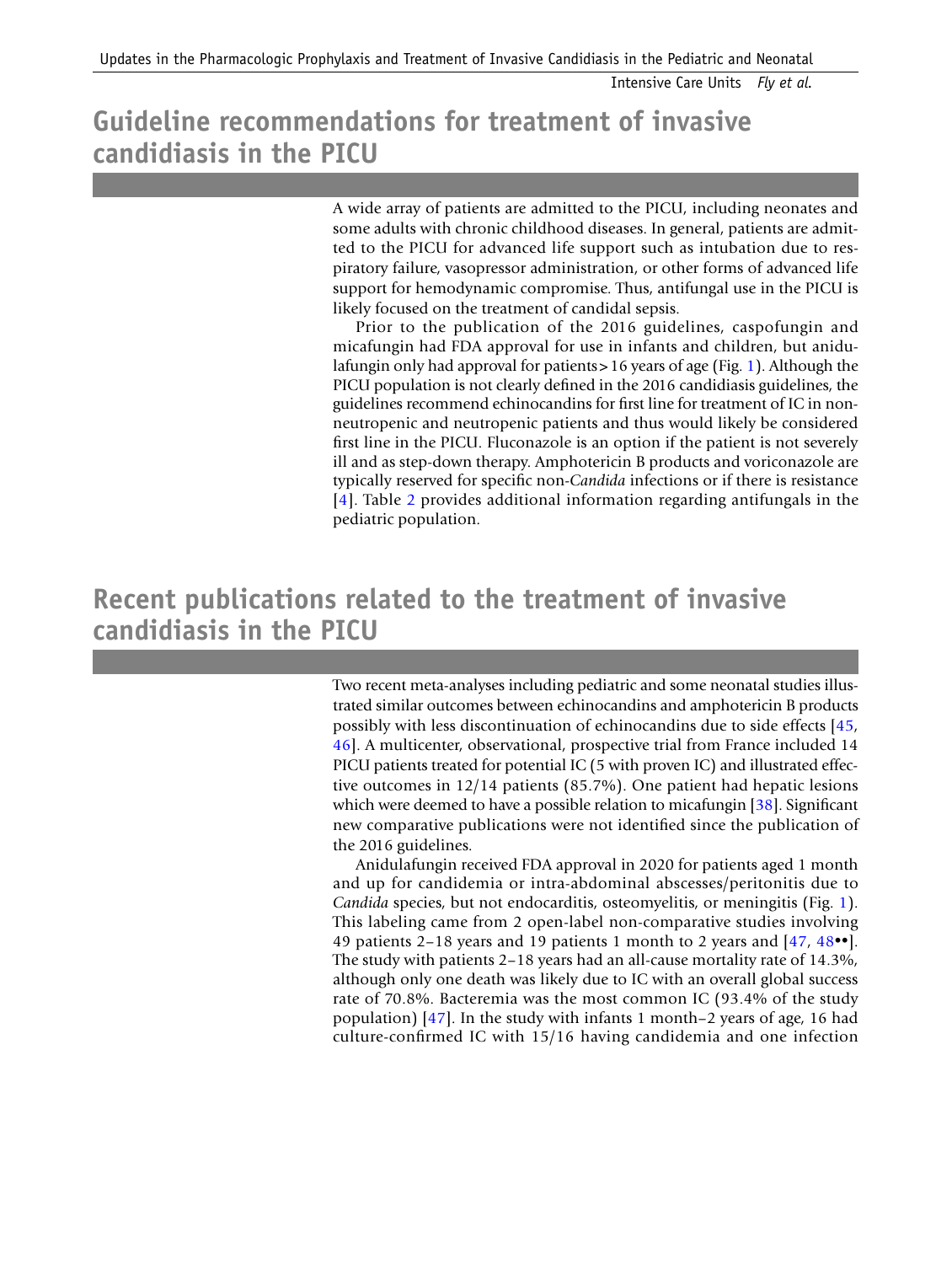involving the urinary tract. Only one (5.3%) patient died during the study and it was 40 days after enrollment. Global response success occurred in 11 patients (68.8%)  $[48\bullet]$  $[48\bullet]$  $[48\bullet]$ . The authors concluded pediatric patients treated with anidulafungin had a similar response to adults and pharmacokinetic analyses achieved a similar drug response compared to adults. Due to the lack of a comparative study, the labeling change primarily extrapolated effcacy data from adult studies.

Overall the new data is not likely to signifcantly change IC treatment options in the PICU. It is important to remember that PICU patients could have renal or hepatic dysfunction and may require advanced life support techniques, continuous renal replacement therapy (CRRT), and/or extracorporeal membrane oxygenation (ECMO), all of which may impact antifungal drug dosing and selection. For example, patients in acute renal failure need a dose reduction for fuconazole use since it is excreted largely unchanged in the urine. Conversely, larger doses are needed in CRRT and ECMO due to increased fuconazole elimination and increased volume of distribution, respectively [[49](#page-19-15)]. In these patients, the dosage and selection of antifungals should be individualized based on pharmacokinetic and safety considerations of both the drug and the patient.

### **Summary**

Invasive candidiasis is a concerning cause of infections in the NICU and PICU. Prophylaxis in NICU patients can be considered based on institutional IC rates and patient characteristics. The available evidence still has not clearly illustrated detrimental resistance development to this strategy. But, more data on the occurrence and relevance of antifungal resistance in institutions utilizing prophylaxis is needed. There are recent, albeit small sample size, studies utilizing echinocandins that could impact the initial antifungal treatment choice for IC in the NICU, and micafungin is now FDA approved for use in patients less than 4 months of age. It remains diffcult to determine what PICU patients would beneft from antifungal prophylaxis, and strategies aside from antifungal prophylaxis could be considered. Echinocandins likely remain the primary treatment option for IC in PICU patients.

### **Declarations**

#### **Confict of interest**

All authors reports grants from the Pediatric Pharmacy Association Neonatal Pharmacy Resident Small Research Grant, all outside the submitted work; Dr. Stultz, Dr. Bobo, and Dr. Fly report grants from the Board of Pharmacy Specialties that is outside of the submitted work. Dr. Stultz also reports personal speaker fees from the Pediatric Pharmacy Association, grants from the National Institutes of Allergy and Infectious Diseases, and the American College of Clinical Pharmacy, all outside the submitted work.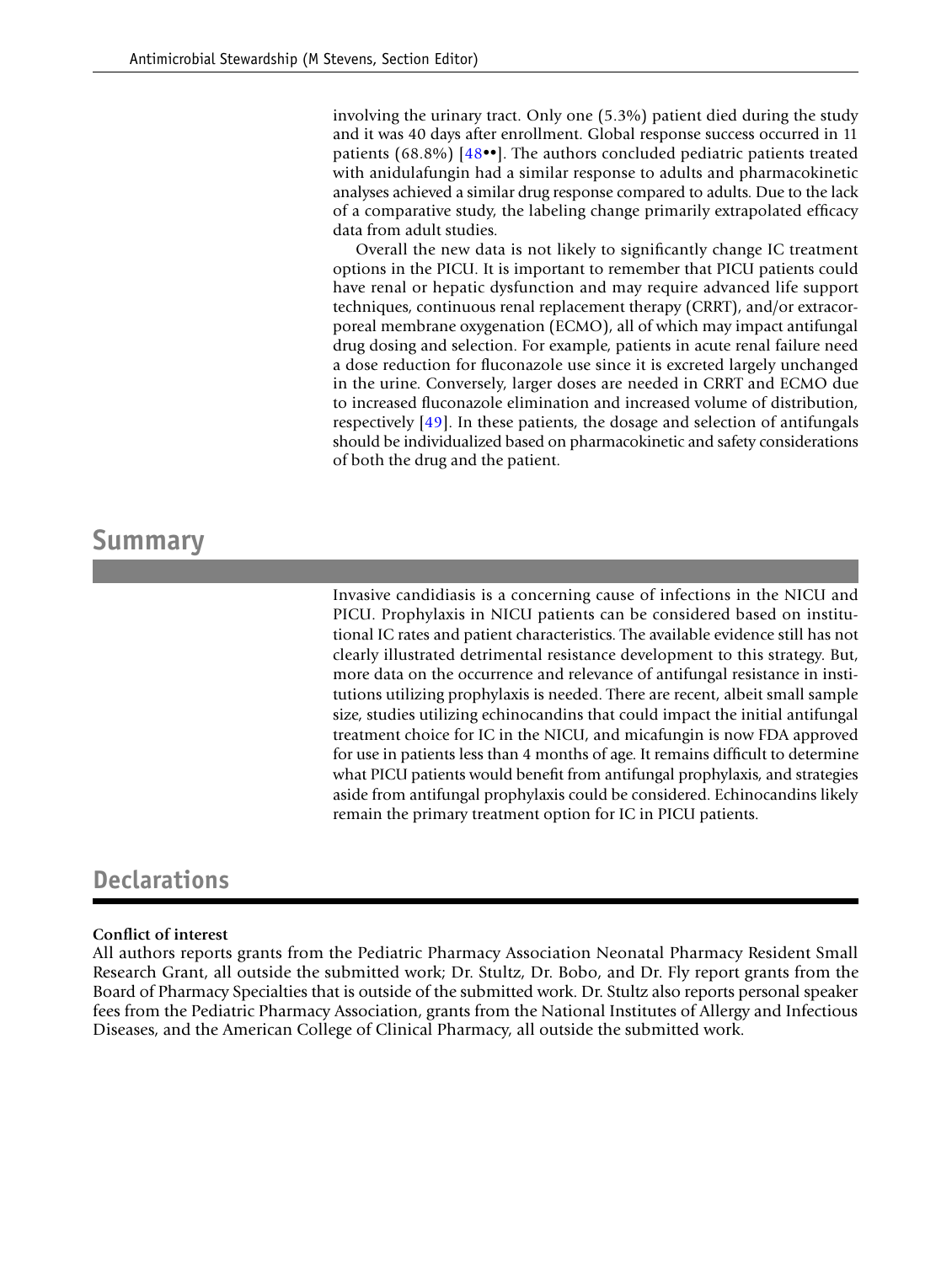**Open Access** This article is licensed under a Creative Commons Attribution 4.0 International License, which permits use, sharing, adaptation, distribution and reproduction in any medium or format, as long as you give appropriate credit to the original author(s) and the source, provide a link to the Creative Commons licence, and indicate if changes were made. The images or other third party material in this article are included in the article's Creative Commons licence, unless indicated otherwise in a credit line to the material. If material is not included in the article's Creative Commons licence and your intended use is not permitted by statutory regulation or exceeds the permitted use, you will need to obtain permission directly from the copyright holder. To view a copy of this licence, visit<http://creativecommons.org/licenses/by/4.0/>.

### **References**

Papers of particular interest, published recently, have been highlighted as:

- Of importance
- •• Of major importance
- <span id="page-17-0"></span>1. Lake JG, Weiner LM, Milstone AM, Saiman L, Magill SS, See I. Pathogen distribution and antimicrobial resistance among pediatric healthcare-associated infections reported to the National Healthcare Safety Network, 2011–2014. Infect Control Hosp Epidemiol. 2018;39(1):1–11. [https://doi.org/10.1017/ice.](https://doi.org/10.1017/ice.2017.236) [2017.236.](https://doi.org/10.1017/ice.2017.236)
- <span id="page-17-1"></span>2. Ruth A, McCracken CE, Fortenberry JD, Hall M, Simon HK, Hebbar KB. Pediatric severe sepsis: current trends and outcomes from the Pediatric Health Information Systems database. Pediatr Crit Care Med. 2014;15(9):828–38. [https://doi.org/10.1097/](https://doi.org/10.1097/PCC.0000000000000254) [PCC.0000000000000254.](https://doi.org/10.1097/PCC.0000000000000254)
- <span id="page-17-2"></span>3. Pana ZD, Roilides E, Warris A, Groll AH, Zaoutis T. Epidemiology of invasive fungal disease in children. J Pediatric Infect Dis Soc. 2017;6(suppl\_1):S3–11. [https://doi.org/10.1093/jpids/pix046.](https://doi.org/10.1093/jpids/pix046)
- <span id="page-17-3"></span>4. Pappas PG, Kauffman CA, Andes DR, Clancy CJ, Marr KA, Ostrosky-Zeichner L, et al. Clinical Practice Guideline for the Management of Candidiasis: 2016 Update by the Infectious Diseases Society of America. Clin Infect Dis. 2016;62(4):e1-50. [https://](https://doi.org/10.1093/cid/civ933) [doi.org/10.1093/cid/civ933](https://doi.org/10.1093/cid/civ933).
- <span id="page-17-4"></span>5. Wynn JL, Tan S, Gantz MG, Das A, Goldberg RN, Adams-Chapman I, et al. Outcomes following candiduria in extremely low birth weight infants. Clin Infect Dis. 2012;54(3):331–9. [https://doi.org/10.](https://doi.org/10.1093/cid/cir800) [1093/cid/cir800.](https://doi.org/10.1093/cid/cir800)
- <span id="page-17-5"></span>6. Aliaga S, Clark RH, Laughon M, Walsh TJ, Hope WW, Benjamin DK, et al. Changes in the incidence of candidiasis in neonatal intensive care units. Pediatrics. 2014;133(2):236–42. [https://doi.org/10.1542/peds.](https://doi.org/10.1542/peds.2013-0671) [2013-0671](https://doi.org/10.1542/peds.2013-0671).
- <span id="page-17-6"></span>7. Piqueras AI, Rubio T, Lopez-Medina EM, Gimeno A, Modesto V, Canton E, et al. Recent changes in candidemia trends in a tertiary hospital (2011–2018). Rev

Iberoam Micol. 2020;37(3–4):87–93. [https://doi.](https://doi.org/10.1016/j.riam.2020.09.005) [org/10.1016/j.riam.2020.09.005](https://doi.org/10.1016/j.riam.2020.09.005).

- <span id="page-17-7"></span>8. Jordan I, Balaguer M, Lopez-Castilla JD, Belda S, Shuffelman C, Garcia-Teresa MA, et al. Per-species risk factors and predictors of invasive Candida infections in patients admitted to pediatric intensive care units: development of ERICAP scoring systems. Pediatr Infect Dis J. 2014;33(8):e187–93. [https://doi.org/](https://doi.org/10.1097/INF.0000000000000274) [10.1097/INF.0000000000000274.](https://doi.org/10.1097/INF.0000000000000274)
- <span id="page-17-8"></span>9. Benjamin DK Jr, Stoll BJ, Fanaroff AA, McDonald SA, Oh W, Higgins RD, et al. Neonatal candidiasis among extremely low birth weight infants: risk factors, mortality rates, and neurodevelopmental outcomes at 18 to 22 months. Pediatrics. 2006;117(1):84–92. [https://doi.org/10.1542/peds.](https://doi.org/10.1542/peds.2004-2292) [2004-2292.](https://doi.org/10.1542/peds.2004-2292)
- <span id="page-17-9"></span>10. Hope WW, Castagnola E, Groll AH, Roilides E, Akova M, Arendrup MC, et al. ESCMID\* guideline for the diagnosis and management of Candida diseases 2012: prevention and management of invasive infections in neonates and children caused by Candida spp. Clin Microbiol Infect. 2012;18(Suppl 7):38–52. <https://doi.org/10.1111/1469-0691.12040>.
- <span id="page-17-10"></span>11. Amphotericin B for injection [package insert]. Big Flats, NY: X-Gen Pharmaceuticals, Inc; 2010.
- <span id="page-17-11"></span>12. Stultz JS, Kohinke R, Pakyz AL. Variability in antifungal utilization among neonatal, pediatric, and adult inpatients in academic medical centers throughout the United States of America. BMC Infect Dis. 2018;18(1):501. [https://doi.org/10.1186/](https://doi.org/10.1186/s12879-018-3410-4) [s12879-018-3410-4.](https://doi.org/10.1186/s12879-018-3410-4)
- <span id="page-17-12"></span>13. Ferreras-Antolin L, Irwin A, Atra A, Dermirjian A, Drysdale SB, Emonts M, et al. Neonatal antifungal consumption is dominated by prophylactic use; outcomes from the pediatric antifungal stewardship: optimizing antifungal prescription study. Pediatr

Intensive Care Units *Fly et al.*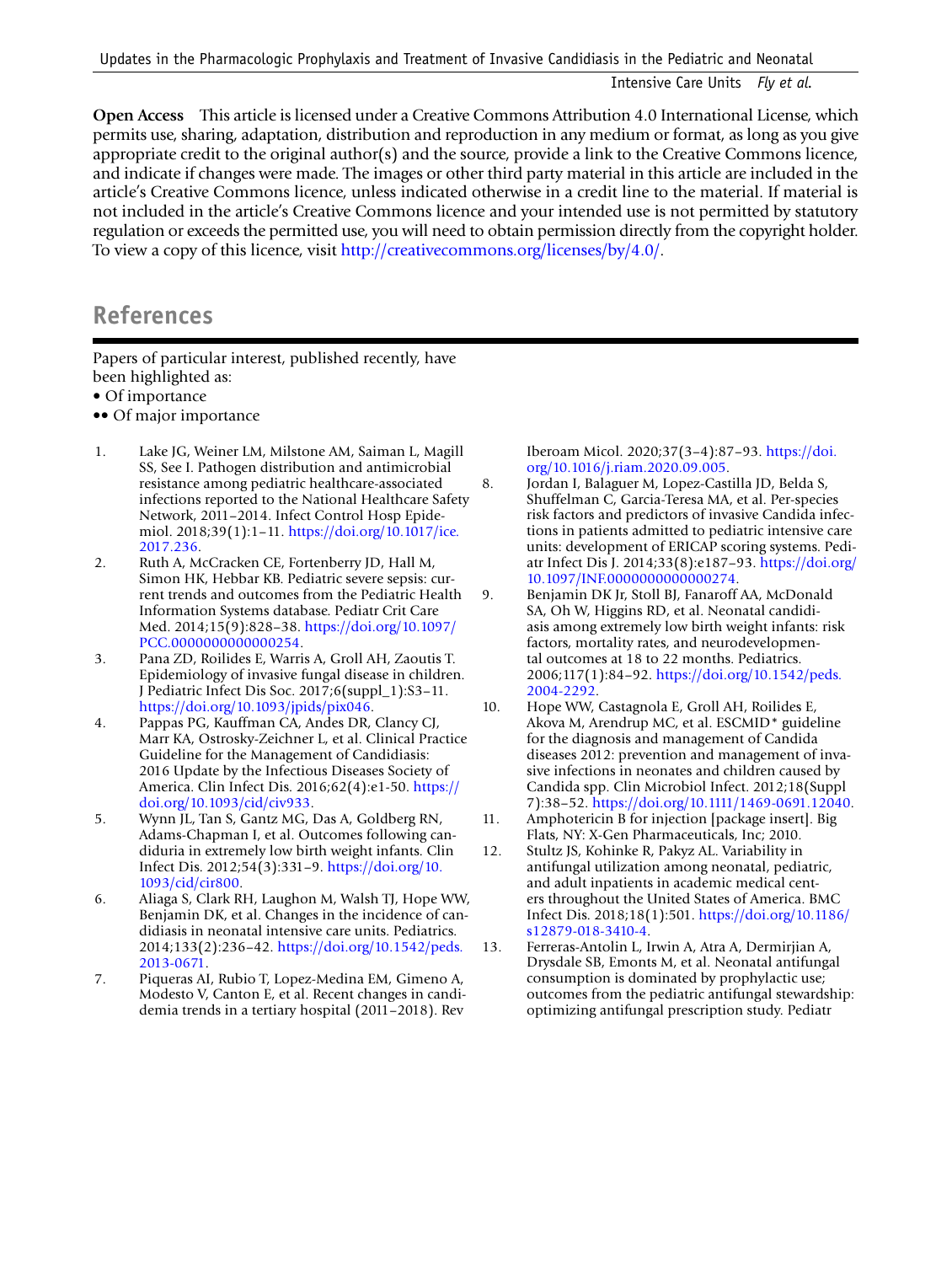Infect Dis J. 2019;38(12):1219–23. [https://doi.org/](https://doi.org/10.1097/INF.0000000000002463) [10.1097/INF.0000000000002463.](https://doi.org/10.1097/INF.0000000000002463)

- <span id="page-18-0"></span>14. Austin N, McGuire W. Prophylactic systemic antifungal agents to prevent mortality and morbidity in very low birth weight infants. Cochrane Database Syst Rev. 2013;4:CD003850. [https://doi.org/10.1002/](https://doi.org/10.1002/14651858.CD003850.pub4) [14651858.CD003850.pub4](https://doi.org/10.1002/14651858.CD003850.pub4).
- <span id="page-18-1"></span>15. Cleminson J, Austin N, McGuire W. Prophylactic systemic antifungal agents to prevent mortality and morbidity in very low birth weight infants. Cochrane Database Syst Rev. 2015;10:CD003850. [https://doi.](https://doi.org/10.1002/14651858.CD003850.pub5) [org/10.1002/14651858.CD003850.pub5.](https://doi.org/10.1002/14651858.CD003850.pub5)
- <span id="page-18-2"></span>16. Weitkamp JH, Ozdas A, LaFleur B, Potts AL. Fluconazole prophylaxis for prevention of invasive fungal infections in targeted highest risk preterm infants limits drug exposure. J Perinatol. 2008;28(6):405– 11. <https://doi.org/10.1038/sj.jp.7211914>.
- <span id="page-18-5"></span>17. Lee J, Kim HS, Shin SH, Choi CW, Kim EK, Choi EH, et al. Effcacy and safety of fuconazole prophylaxis in extremely low birth weight infants: multicenter pre-post cohort study. BMC Pediatr. 2016;16:67. <https://doi.org/10.1186/s12887-016-0605-y>.
- <span id="page-18-6"></span>18. Robati Anaraki M, Nouri-Vaskeh M, Abdoli OS. Fluconazole prophylaxis against invasive candidiasis in very low and extremely low birth weight preterm neonates: a systematic review and meta-analysis. Clin Exp Pediatr. 2021;64(4):172–9. [https://doi.org/](https://doi.org/10.3345/cep.2019.01431) [10.3345/cep.2019.01431](https://doi.org/10.3345/cep.2019.01431).
- <span id="page-18-7"></span>19. Leonart LP, Tonin FS, Ferreira VL, Tavares da Silva Penteado S, de Araujo Motta F, Pontarolo R. Fluconazole doses used for prophylaxis of invasive fungal infection in neonatal intensive care units: a network meta-analysis. J Pediatr. 2017;185:129–35 e6.<https://doi.org/10.1016/j.jpeds.2017.02.039>.
- <span id="page-18-8"></span>20. Momper JD, Capparelli EV, Wade KC, Kantak A, Dhanireddy R, Cummings JJ, et al. Population pharmacokinetics of fuconazole in premature infants with birth weights less than 750 grams. Antimicrob Agents Chemother. 2016;60(9):5539–45. [https://](https://doi.org/10.1128/AAC.00963-16) [doi.org/10.1128/AAC.00963-16.](https://doi.org/10.1128/AAC.00963-16)
- <span id="page-18-3"></span>21. Wade KC, Benjamin DK Jr, Kaufman DA, Ward RM, Smith PB, Jayaraman B, et al. Fluconazole dosing for the prevention or treatment of invasive candidiasis in young infants. Pediatr Infect Dis J. 2009;28(8):717–23. [https://doi.org/10.1097/INF.](https://doi.org/10.1097/INF.0b013e31819f1f50) [0b013e31819f1f50](https://doi.org/10.1097/INF.0b013e31819f1f50).
- <span id="page-18-9"></span>22.• Autmizguine J, Smith BP, Prather K, Bendel C, Natarajan G, Bidegain M, et al. Effect of fuconazole prophylaxis on Candida fuconazole susceptibility in premature infants. J Antimicrob Chemother. 2018;73:3482-87. [https://doi.org/10.1093/jac/](https://doi.org/10.1093/jac/dky353) [dky353.](https://doi.org/10.1093/jac/dky353) This is an important recent study that provides information regarding the impact of fuconazole prophylaixs on Candida fuconazole susceptibility.
- <span id="page-18-10"></span>23. Autmizguine J, Tan S, Cohen-Wolkowiez M, Cotten CM, Wiederhold N, Goldberg RN, et al. Antifungal susceptibility and clinical outcome in neonatal

candidiasis. Pediatr Infect Dis J. 2018;37(9):923–9. [https://doi.org/10.1097/INF.0000000000001913.](https://doi.org/10.1097/INF.0000000000001913)

- <span id="page-18-11"></span>24. Kirpal H, Gathwala G, Chaudhary U, Sharma D. Prophylactic fuconazole in very low birth weight infants admitted to neonatal intensive care unit: randomized controlled trial. J Matern Fetal Neonatal Med. 2016;29(4):624–8. [https://doi.org/10.3109/](https://doi.org/10.3109/14767058.2015.1013933) [14767058.2015.1013933](https://doi.org/10.3109/14767058.2015.1013933).
- <span id="page-18-12"></span>25. Chen IT, Chen CC, Huang HC, Kuo KC. Malassezia furfur emergence and candidemia trends in a neonatal intensive care unit during 10 years: the experience of fuconazole prophylaxis in a single hospital. Adv Neonatal Care. 2020;20(1):E3–8. [https://doi.org/10.](https://doi.org/10.1097/ANC.0000000000000640) [1097/ANC.0000000000000640](https://doi.org/10.1097/ANC.0000000000000640).
- <span id="page-18-13"></span>26. Driessen M, Ellis JB, Cooper PA, Wainer S, Muwazi F, Hahn D, et al. Fluconazole vs. amphotericin B for the treatment of neonatal fungal septicemia: a prospective randomized trial. Pediatr Infect Dis J. 1996;15(12):1107–12. doi: [https://doi.org/10.1097/](https://doi.org/10.1097/00006454-199612000-00011) [00006454-199612000-00011](https://doi.org/10.1097/00006454-199612000-00011).
- <span id="page-18-14"></span>27. Linder N, Klinger G, Shalit I, Levy I, Ashkenazi S, Haski G, et al. Treatment of candidaemia in premature infants: comparison of three amphotericin B preparations. J Antimicrob Chemother. 2003;52(4):663–7. [https://doi.org/10.1093/jac/](https://doi.org/10.1093/jac/dkg419) [dkg419](https://doi.org/10.1093/jac/dkg419).
- <span id="page-18-15"></span>28. Ascher SB, Smith PB, Watt K, Benjamin DK, Cohen-Wolkowiez M, Clark RH, et al. Antifungal therapy and outcomes in infants with invasive Candida infections. Pediatr Infect Dis J. 2012;31(5):439–43. <https://doi.org/10.1097/INF.0b013e3182467a72>.
- <span id="page-18-16"></span>29. Queiroz-Telles F, Berezin E, Leverger G, Freire A, van der Vyver A, Chotpitayasunondh T, et al. Micafungin versus liposomal amphotericin B for pediatric patients with invasive candidiasis: substudy of a randomized double-blind trial. Pediatr Infect Dis J. 2008;27(9):820–6. [https://doi.org/10.1097/INF.](https://doi.org/10.1097/INF.0b013e31817275e6) [0b013e31817275e6](https://doi.org/10.1097/INF.0b013e31817275e6).
- <span id="page-18-17"></span>30. Mohamed WA, Ismail M. A randomized, doubleblind, prospective study of caspofungin vs. amphotericin B for the treatment of invasive candidiasis in newborn infants. J Trop Pediatr. 2012;58(1):25–30. <https://doi.org/10.1093/tropej/fmr025>.
- <span id="page-18-18"></span>31. Berkow EL, Lockhart SR. Fluconazole resistance in Candida species: a current perspective. Infect Drug Resist. 2017;10:237–45. [https://doi.org/10.2147/](https://doi.org/10.2147/IDR.S118892) [IDR.S118892](https://doi.org/10.2147/IDR.S118892).
- <span id="page-18-19"></span>32. Arendrup MC, Patterson TF. Multidrug-resistant candida: epidemiology, molecular mechanisms, and treatment. J Infect Dis. 2017;216(suppl\_3):S445–51. <https://doi.org/10.1093/infdis/jix131>.
- <span id="page-18-20"></span>33. Mycamine [package insert]. Northbrook, IL: Astellas Pharma US, Inc; 2020.
- <span id="page-18-21"></span>34. Cancidas [package insert]. Whitehouse Station, NJ: Merck & Co, Inc; 2019.
- <span id="page-18-22"></span>35. Eraxis [package insert]. New York, NY: Pfizer, Inc; 2020.
- <span id="page-18-4"></span>36.•• Benjamin DK, Jr., Kaufman DA, Hope WW, Smith PB, Arrieta A, Manzoni P, et al. A phase 3 study of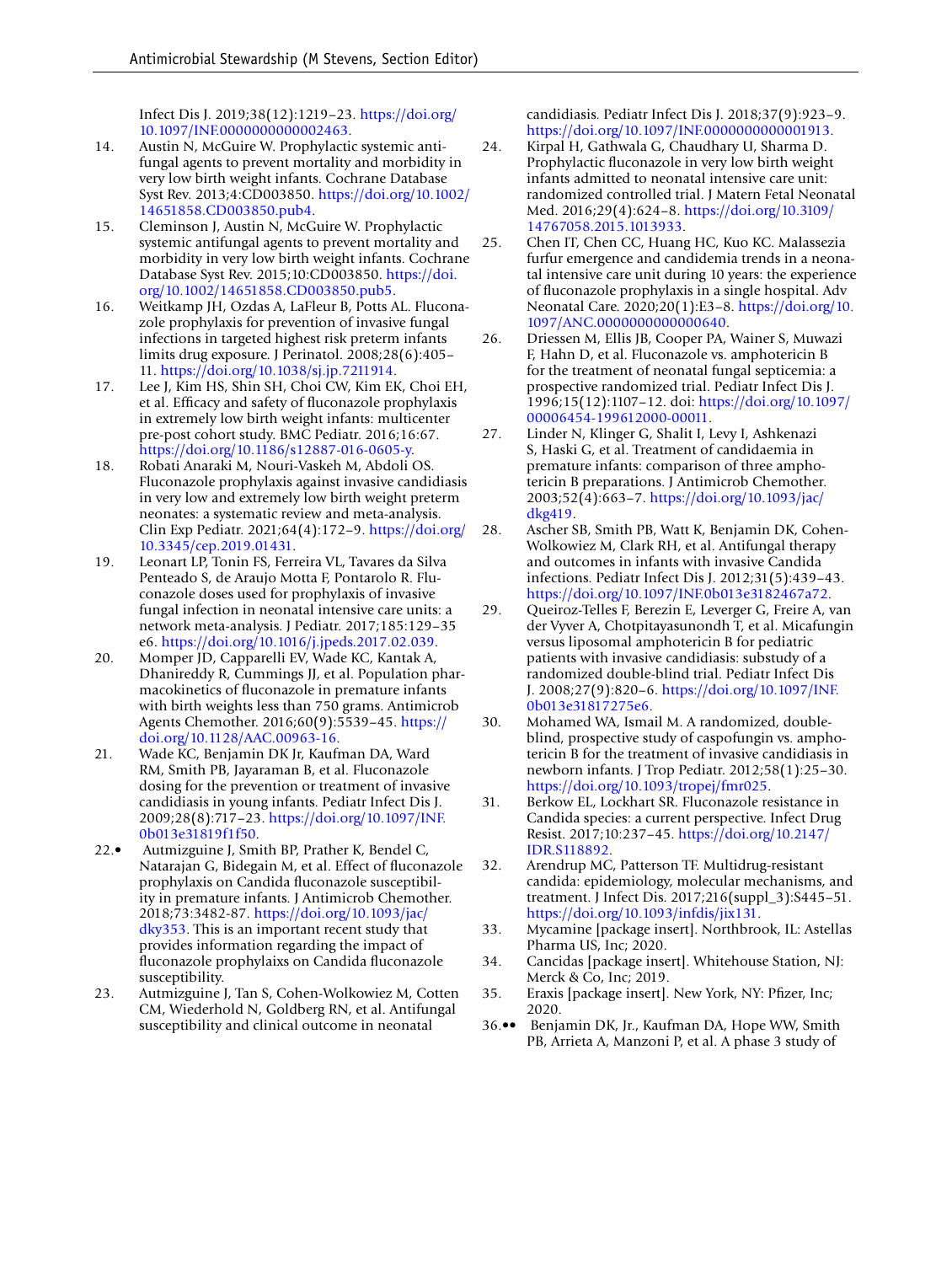micafungin versus amphotericin B deoxycholate in infants with invasive candidiasis. Pediatr Infect Dis J. 2018;37(10):992–8. doi: [https://doi.org/10.1097/](https://doi.org/10.1097/INF.0000000000001996) [INF.0000000000001996](https://doi.org/10.1097/INF.0000000000001996). This is an important recent comparative study, albeit small, potentially supporting micafungin use in neonates and infants for IC.

- <span id="page-19-3"></span>37.•• Kim J, Nakwa FL, Araujo Motta F, Liu H, Dorr MB, Anderson LJ, et al. A randomized, double-blind trial investigating the effcacy of caspofungin versus amphotericin B deoxycholate in the treatment of invasive candidiasis in neonates and infants younger than 3 months of age. J Antimicrob Chemother. 2020;75(1):215–20. doi: [https://doi.org/10.1093/](https://doi.org/10.1093/jac/dkz398) [jac/dkz398.](https://doi.org/10.1093/jac/dkz398) This is an important recent comparative study, albeit small, potentially supporting caspofungin use in neonates and infants for IC.
- <span id="page-19-4"></span>38. Leverger G, Timsit JF, Milpied N, Gachot B. Use of micafungin for the prevention and treatment of invasive fungal infections in everyday pediatric care in France: results of the MYRIADE study. Pediatr Infect Dis J. 2019;38(7):716–21. [https://doi.org/10.](https://doi.org/10.1097/INF.0000000000002353) [1097/INF.0000000000002353](https://doi.org/10.1097/INF.0000000000002353).
- <span id="page-19-5"></span>39. Zaoutis TE, Prasad PA, Localio AR, Coffn SE, Bell LM, Walsh TJ, et al. Risk factors and predictors for candidemia in pediatric intensive care unit patients: implications for prevention. Clin Infect Dis. 2010;51(5):e38-45. <https://doi.org/10.1086/655698>.
- <span id="page-19-6"></span>40. Pana ZD, Kotzadamis D, Roilides E. Invasive candidiasis in pediatric intensive care unit: more challenges. Pediatr Infect Dis J. 2018;37(12):1309–11. <https://doi.org/10.1097/INF.0000000000002186>.
- <span id="page-19-7"></span>41. Mantadakis E, Tragiannidis A. Invasive fungal infections in the pediatric intensive care unit. Pediatr Infect Dis J. 2019;38(9):e216–8. [https://doi.org/](https://doi.org/10.1097/INF.0000000000002394) [10.1097/INF.0000000000002394.](https://doi.org/10.1097/INF.0000000000002394)
- <span id="page-19-8"></span>42. Milstone AM, Elward A, Song X, Zerr DM, Orscheln R, Speck K, et al. Daily chlorhexidine bathing to reduce bacteraemia in critically ill children: a multicentre, cluster-randomised, crossover trial. Lancet. 2013;381(9872):1099–106. [https://doi.org/](https://doi.org/10.1016/S0140-6736(12)61687-0) [10.1016/S0140-6736\(12\)61687-0](https://doi.org/10.1016/S0140-6736(12)61687-0).
- <span id="page-19-9"></span>43.• Xie J, Zhu L, Zhu T, Jian Y, Ding Y, Zhou M, et al. Zinc supplementation reduces Candida infections in pediatric intensive care unit: a randomized placebocontrolled clinical trial. J Clin Biochem Nutr. 2019;64(2):170-3. doi: [https://doi.org/10.3164/jcbn.](https://doi.org/10.3164/jcbn.18-74) [18-74](https://doi.org/10.3164/jcbn.18-74). This study offers some evidence for a nonantifungal based prophylaxis approach in the PICU.
- <span id="page-19-10"></span>44. Xie J, Zhu L, Zhu T, Jian Y, Ding Y, Zhou M, et al. Vitamin D-supplemented yogurt drink reduces Candida infections in a paediatric intensive care unit: a randomised, placebo-controlled clinical trial. J Hum Nutr Diet. 2019;32(4):512–7. [https://](https://doi.org/10.1111/jhn.12634) [doi.org/10.1111/jhn.12634](https://doi.org/10.1111/jhn.12634).
- <span id="page-19-11"></span>45. Chen YH, Cheng IL, Lai CC, Tang HJ. Echinocandins vs. amphotericin B against invasive candidiasis in children and neonates: a meta-analysis of randomized controlled trials. Int J Antimicrob

Agents. 2019;53(6):789–94. [https://doi.org/10.](https://doi.org/10.1016/j.ijantimicag.2019.02.019) [1016/j.ijantimicag.2019.02.019.](https://doi.org/10.1016/j.ijantimicag.2019.02.019)

- <span id="page-19-12"></span>46. Tsekoura M, Ioannidou M, Pana ZD, Haidich AB, Antachopoulos C, Iosifidis E, et al. Efficacy and safety of echinocandins for the treatment of invasive candidiasis in children: a meta-analysis. Pediatr Infect Dis J. 2019;38(1):42–9. [https://doi.](https://doi.org/10.1097/INF.0000000000002032) [org/10.1097/INF.0000000000002032](https://doi.org/10.1097/INF.0000000000002032).
- <span id="page-19-13"></span>47. Roilides E, Carlesse F, Leister-Tebbe H, Conte U, Yan JL, Liu P, et al. A prospective, open-label study to assess the safety, tolerability and effcacy of anidulafungin in the treatment of invasive candidiasis in children 2 to <18 years of age. Pediatr Infect Dis J. 2019;38(3):275–9. [https://doi.org/10.1097/](https://doi.org/10.1097/INF.0000000000002237) [INF.0000000000002237.](https://doi.org/10.1097/INF.0000000000002237)
- <span id="page-19-14"></span>48.•• Roilides E, Carlesse F, Tawadrous M, Leister-Tebbe H, Conte U, Raber S, et al. Safety, efficacy and pharmacokinetics of anidulafungin in patients 1 month to < 2 years of age with invasive candidiasis, including candidemia. Pediatr Infect Dis J. 2020;39(4):305- 9. doi: [https://doi.org/10.1097/INF.0000000000](https://doi.org/10.1097/INF.0000000000002568) [002568.](https://doi.org/10.1097/INF.0000000000002568) This is an important study that led to FDA approval of anidulaungin for use in younger pediatric patients.
- <span id="page-19-15"></span>49. Logan C, Martin-Loeches I, Bicanic T. Invasive candidiasis in critical care: challenges and future directions. Intensive Care Med. 2020;46(11):2001–14. <https://doi.org/10.1007/s00134-020-06240-x>.
- <span id="page-19-0"></span>50. Bradley JS, Nelson JD, Barnett E, et al. Nelson's pediatric antimicrobial therapy. 22nd ed. American Academy of Pediatrics; 2019.
- 51. Benson JM, Nahata MC. Pharmacokinetics of amphotericin B in children. Antimicrob Agents Chemother. 1989;33(11):1989–93. [https://doi.org/](https://doi.org/10.1128/AAC.33.11.1989) [10.1128/AAC.33.11.1989.](https://doi.org/10.1128/AAC.33.11.1989)
	- 52. Koren G, Lau A, Klein J, Golas C, Bologa-Campeanu M, Soldin S, et al. Pharmacokinetics and adverse effects of amphotericin B in infants and children. J Pediatr. 1988;113(3):559–63. [https://](https://doi.org/10.1016/s0022-3476(88)80653-x) [doi.org/10.1016/s0022-3476\(88\)80653-x](https://doi.org/10.1016/s0022-3476(88)80653-x).
- <span id="page-19-1"></span>53. Groll AH, Giri N, Petraitis V, Petraitiene R, Candelario M, Bacher JS, et al. Comparative effcacy and distribution of lipid formulations of amphotericin B in experimental Candida albicans infection of the central nervous system. J Infect Dis. 2000;182(1):274–82. [https://doi.org/10.1086/](https://doi.org/10.1086/315643) [315643.](https://doi.org/10.1086/315643)
	- Stone NR, Bicanic T, Salim R, Hope W. Liposomal Amphotericin B (AmBisome((R))): a review of the pharmacokinetics, pharmacodynamics, clinical experience and future directions. Drugs. 2016;76(4):485–500. [https://doi.org/10.1007/](https://doi.org/10.1007/s40265-016-0538-7) [s40265-016-0538-7](https://doi.org/10.1007/s40265-016-0538-7).
- <span id="page-19-2"></span>55. Leenders AC, Reiss P, Portegies P, Clezy K, Hop WC, Hoy J, et al. Liposomal amphotericin B (AmBisome) compared with amphotericin B both followed by oral fuconazole in the treatment of AIDS-associated cryptococcal meningitis. AIDS.